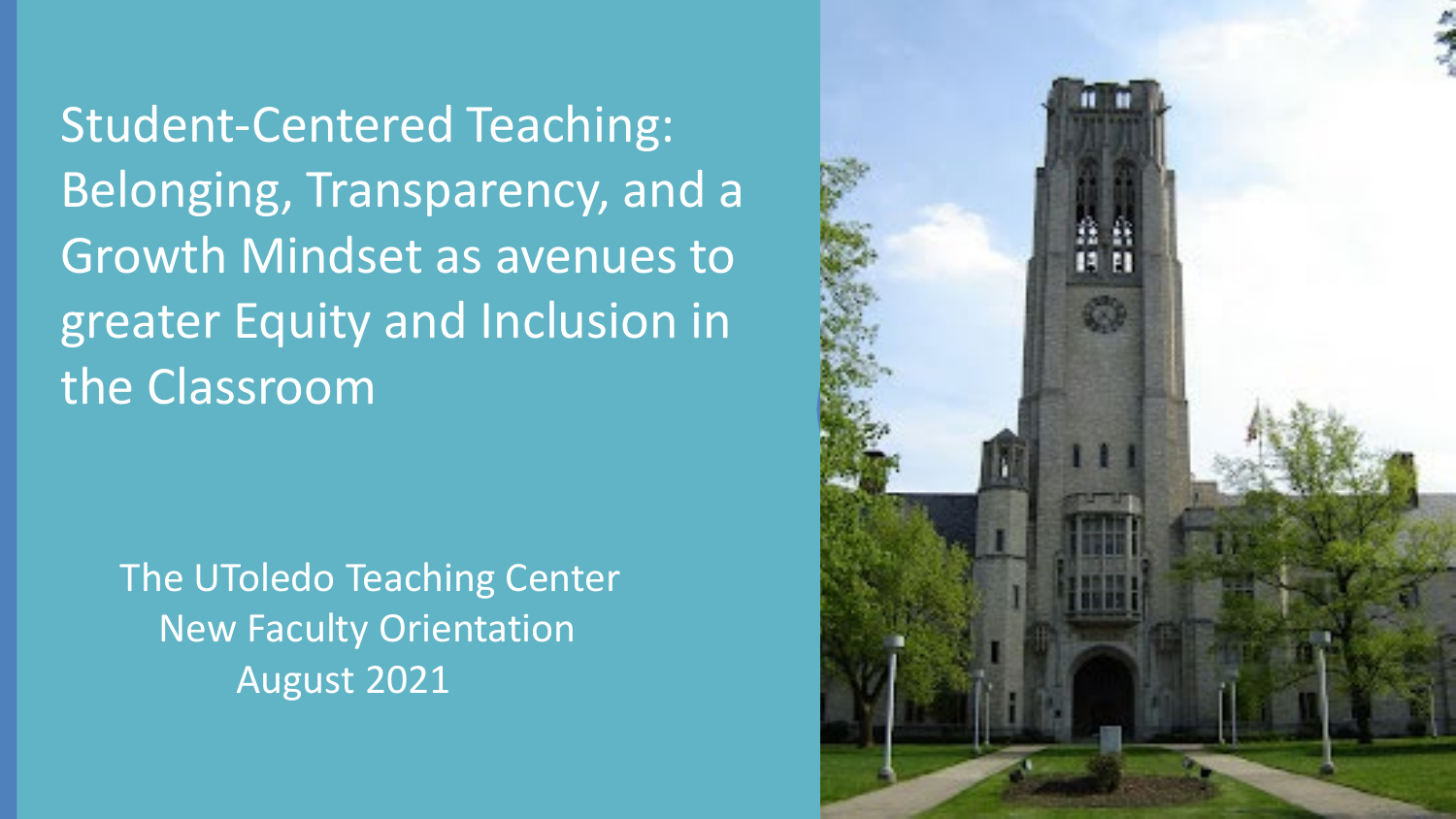# Equity and Inclusivity

Equity is the provision of personalized resources needed for all individuals to reach common goals. In other words, the goals and expectations are the same for all students, but the supports needed to achieve those goals depends on the students' needs (Equity Education, 2019). https://eqeducation.org/

Inclusive teaching refers to a variety of teaching approaches that strive to address the needs of all students. Inclusive teaching provides a learning experience that allows students from all backgrounds, learning styles and abilities to be successful. Inclusivity in the classroom implies that the classroom environment is one in which all students feel that their contributions and perspectives are equally valued and respected (Cal Poly).

https://teach.ufl.edu/resource-library/inclusivity-in-the-classroom/

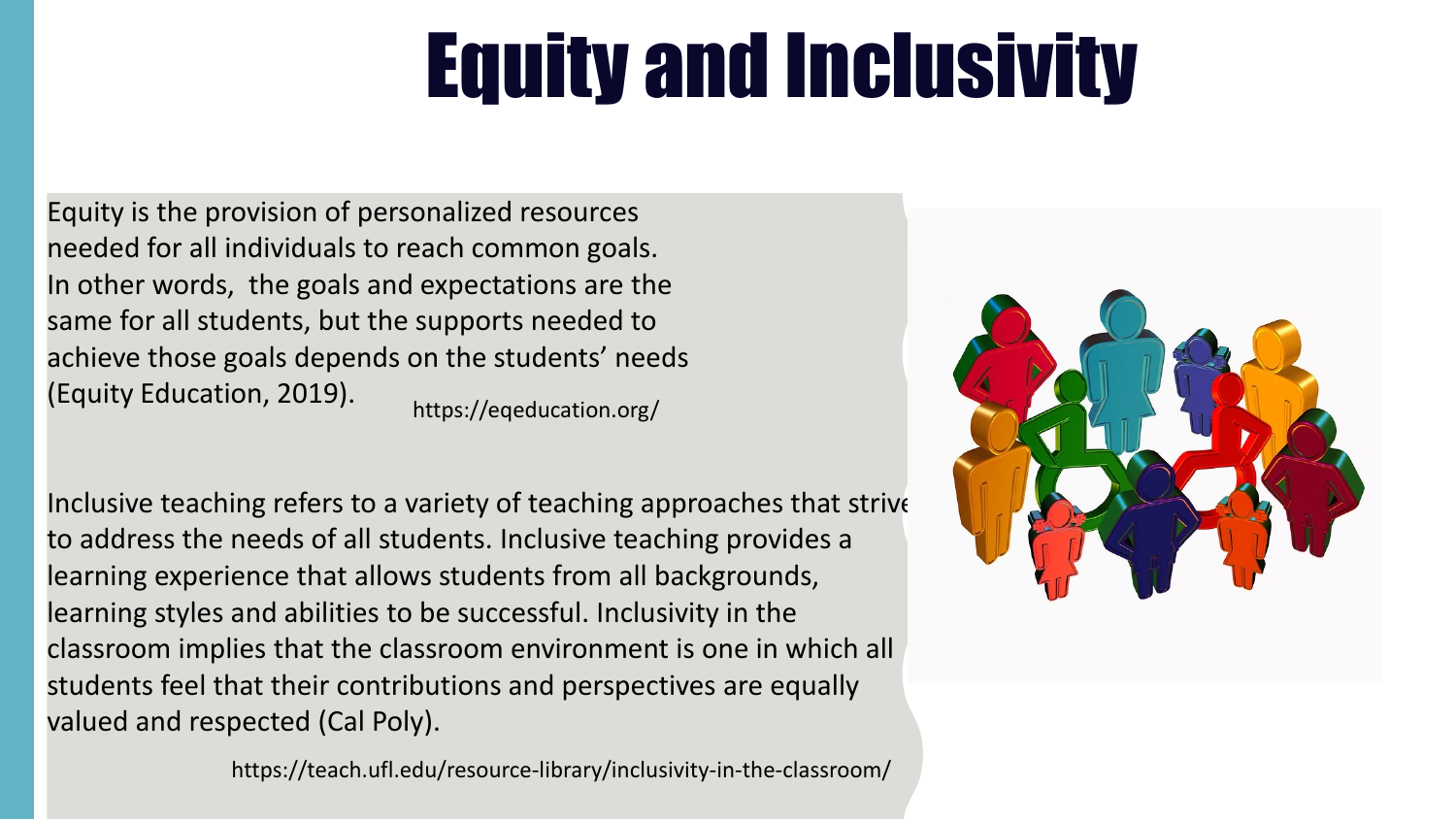## Three Concepts that Promote Equity and Inclusion in the Classroom

1. Belonging & Sense of **Community** 

2. Transparency

3. Growth Mindset

Student-Centered teaching cultivates classroom communities by emphasizing student needs, equity, and engagement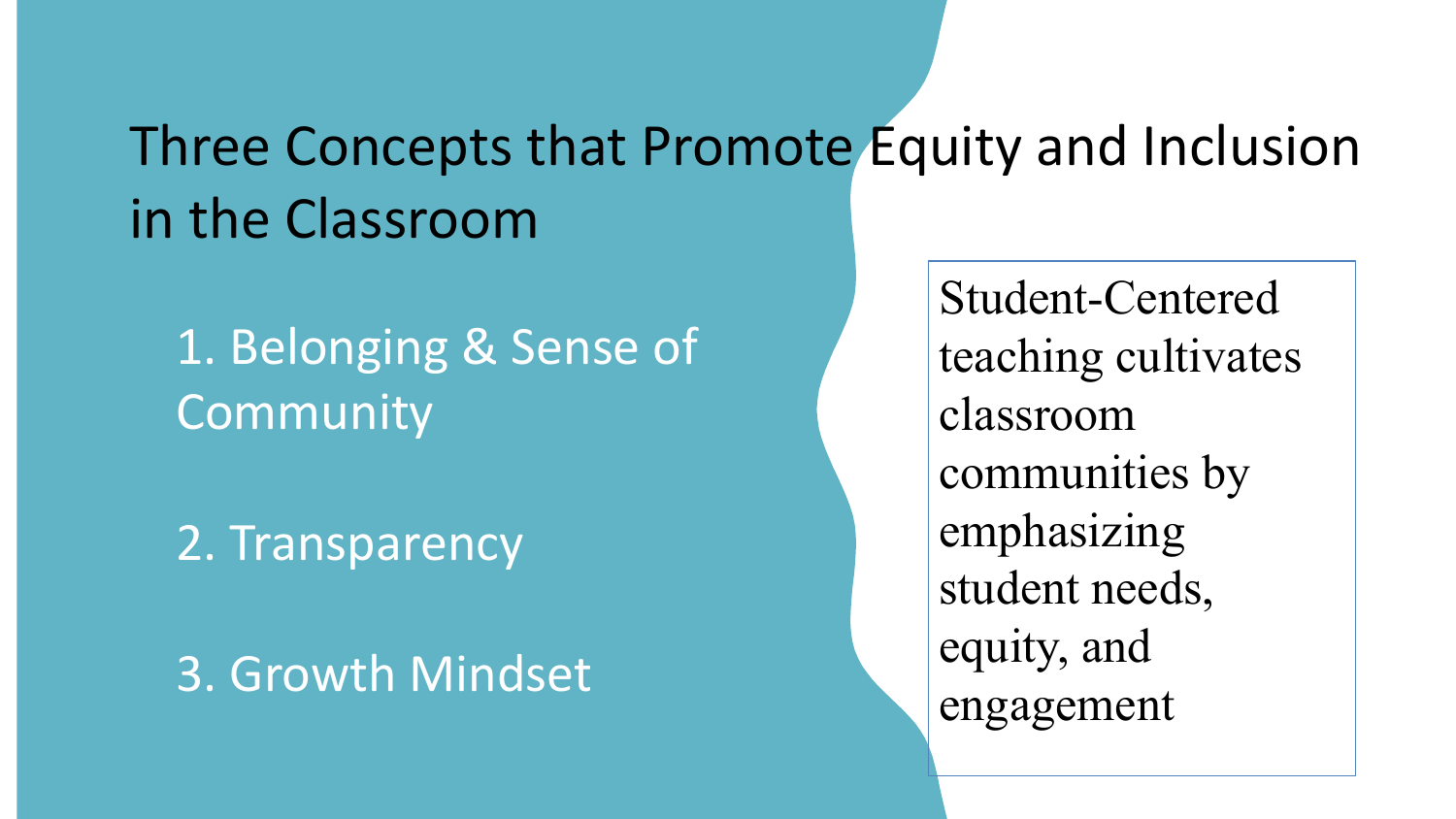### #1 – CREATE A SENSE OF COMMUNITY AND BELONGING IN YOUR CLASS

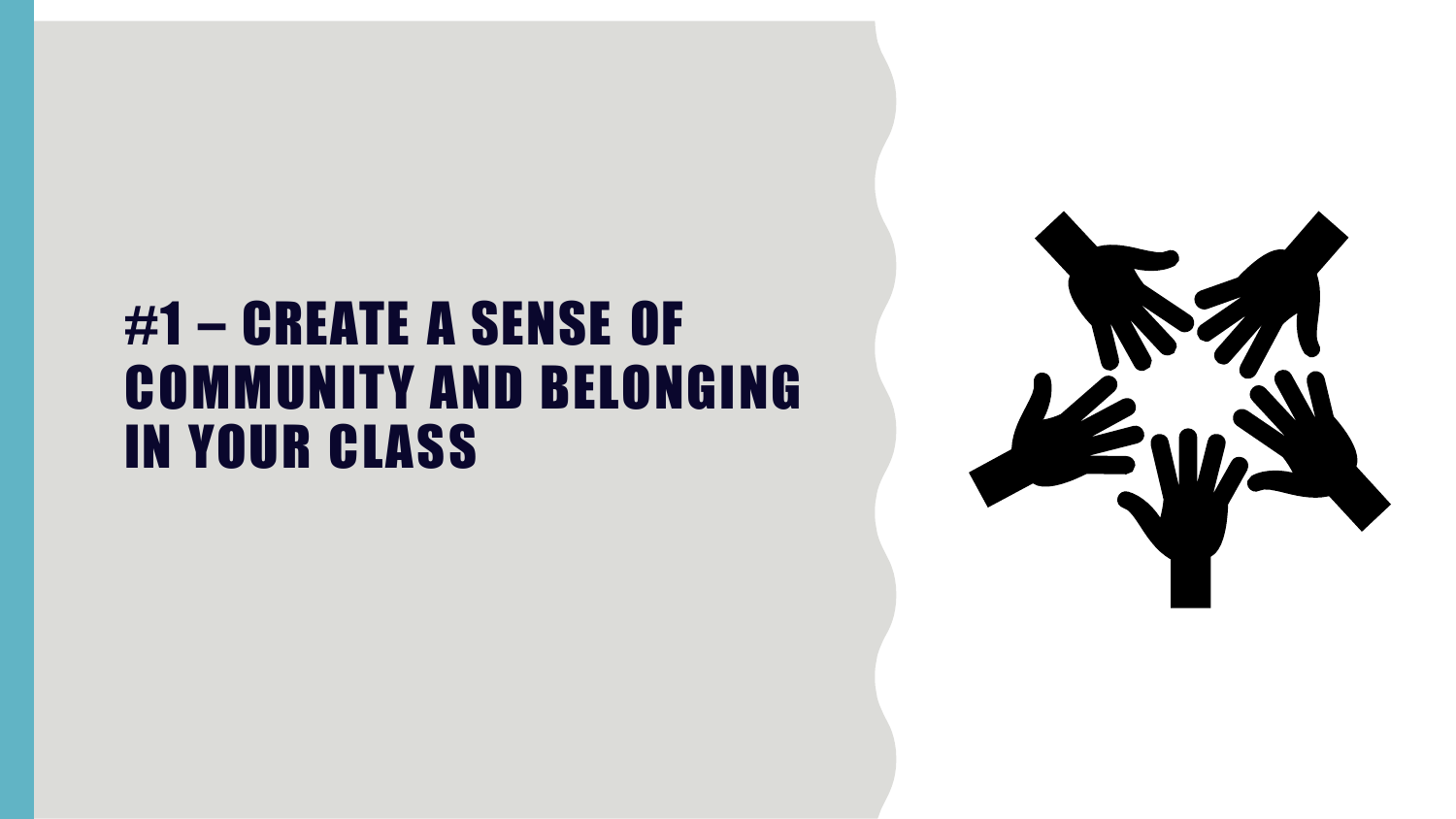# SEND A WELCOME LETTER

### **Prior to the 1st day of class**

**5 Key Elements of aWelcome Email:**

- **Express your excitement** to begin working with your students in the class
- **2. Share some personal information** about yourself
- **3. Acknowledge any current circumstances** (i.e.,the dual pandemics of COVID-19 and the ongoing struggle for racial justice) and the challenges facing many students right now
- 4. Emphasize the ways in which **you are working to design a course experience that will be high quality and engaging, but also flexible**, given the complicated and changing nature of the world we live in
- 5. Provide some **basic information about your course modality and expectations for engagement on the first day**
	- e.g.,"Log in to Blackboard Collaborate Ultra at 9:30 onTuesday for our first virtual class together";
	- "I'll see you all in UH 2250 onTuesday at 9:30 for our first class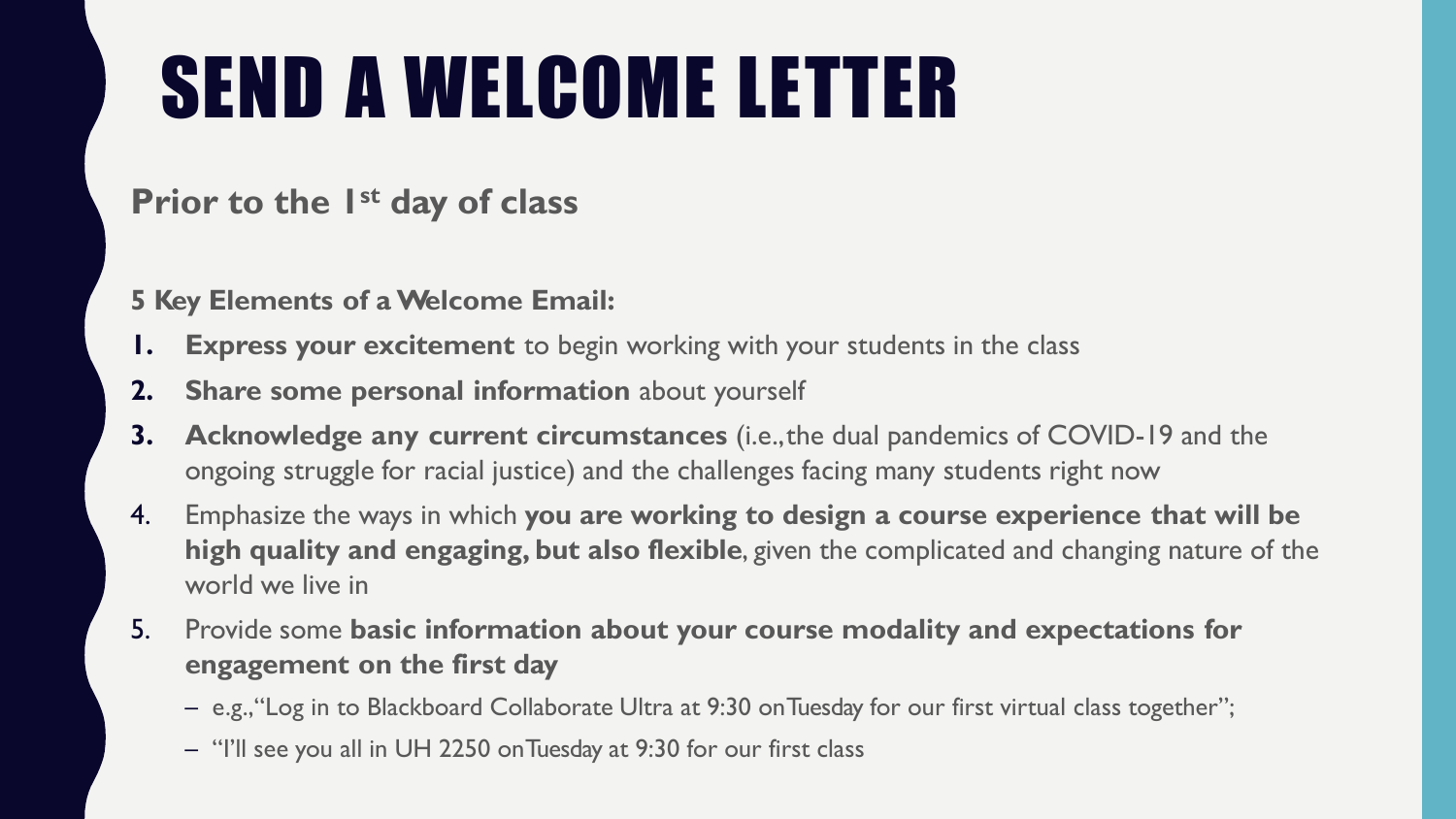# SEND A WELCOME LETTER

Bonus points!

– **Ask students to respond to the email answering 1-2 questions about themselves**  (Important:You must respond to each response you receive,and in a timely manner.Otherwise,this strategy can backfire.)

### OR

- Create a **"Getting to Know Each Other" discussion board in Blackboard**,post a few questions there, and ask students to introduce themselves and respond to each other (and you respond to the posts too).
	- You can give students early access to your Blackboard page by following the instructions here: Scroll down to "Set course availability" and use the "Select Dates" option under "Set Course Duration"[.https://help.blackboard.com/Learn/Instructor/Courses/Course\\_Customization/Course\\_Properties](https://help.blackboard.com/Learn/Instructor/Courses/Course_Customization/Course_Properties)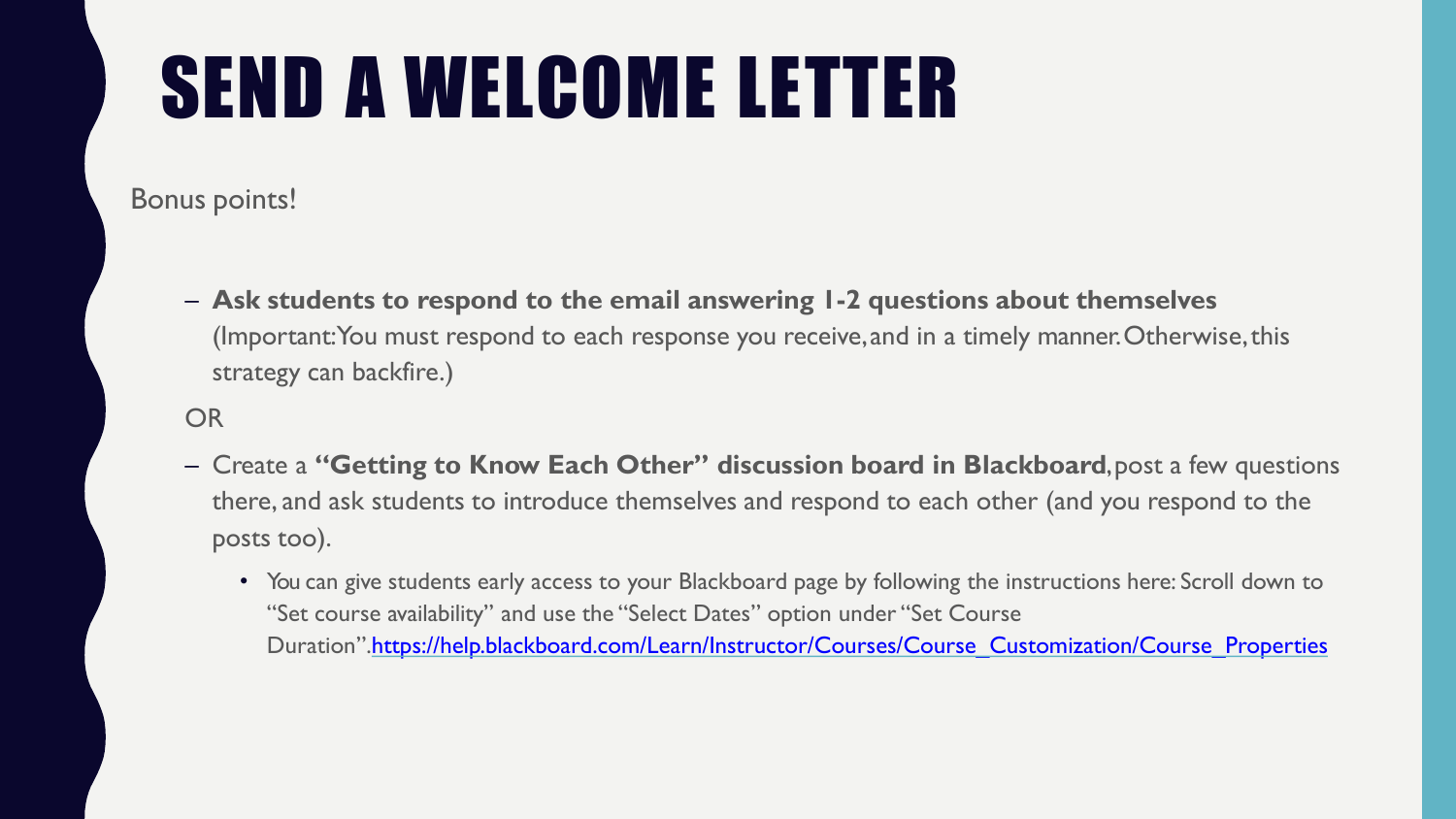# CONTINUOUSLY REASSURE ALL STUDENTS THAT THEY BELONG

Students may be questioning their ability to succeed in your class or even in college.

Consider, throughout the semester:

- Expressing your belief in a growth mindset: that with time and persistence everyone can learn and succeed

- Sharing stories of times when you faced a challenge or even failed, how you persevered, and that things get better over time

- Using examples or exercises that illustrate how assumptions we make about learning, talent, or intelligence may be flawed, and instead discuss learning as a process

- Simply reminding students that if they are here, then they deserve to be here. They matter and they are valued.

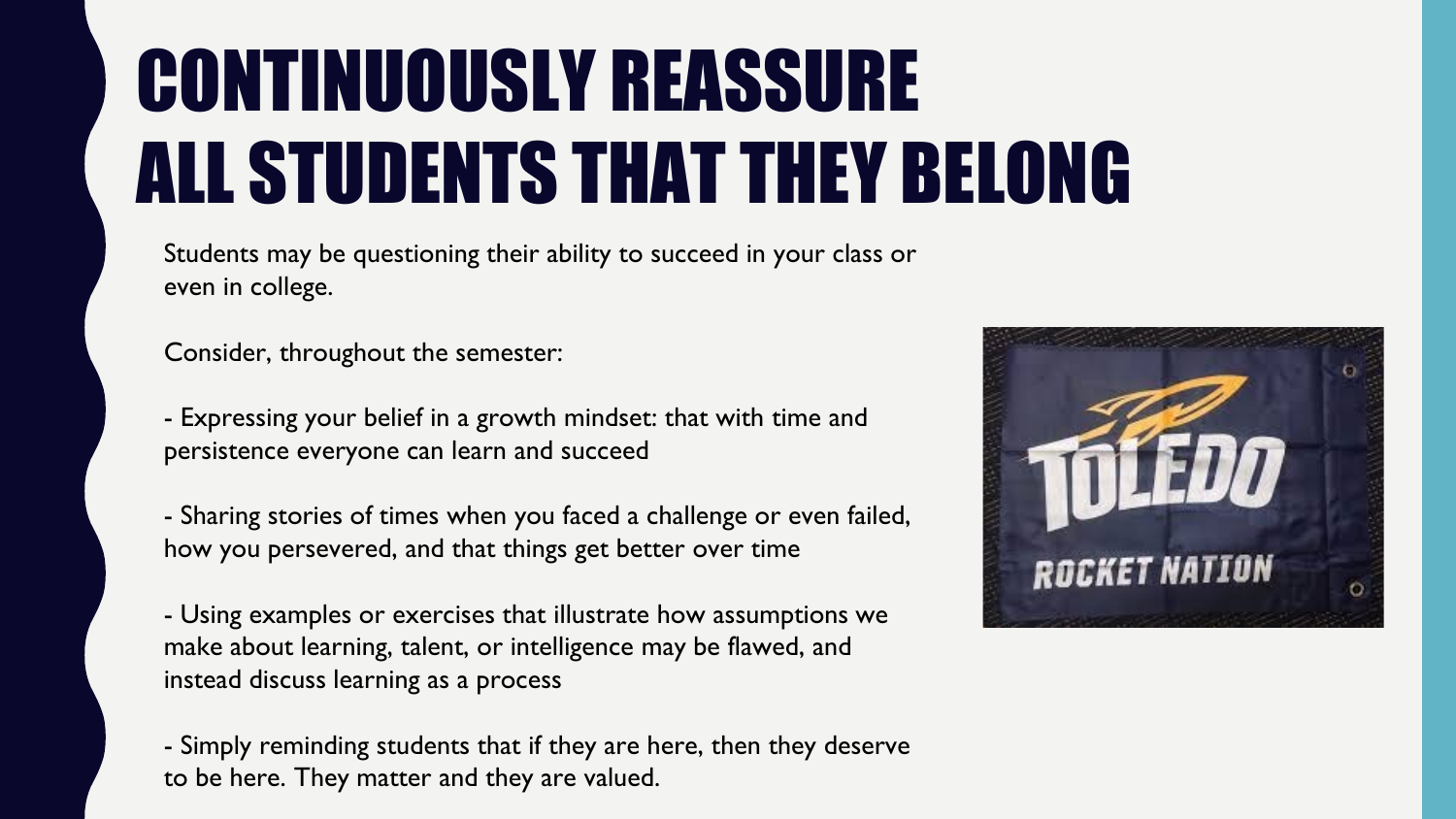## OTHER TOOLS TO PROMOTE SENSE OF BELONGING 占臣  $\sum_{n=1}^{\infty}$

**Keep a document with each student's name,what they shared from their welcome letter responses,and anything else of note that you learn about them during the semester.**

Refer to these notes before you meet with the student and periodically over the course of the semester

**Learn and use students names and have students learn each others' names**

In discussion posts,ask students to reply to each other and to use each other's names

Ask students to post a photo (or representative image) to their BB profile

**If possible,hold brief meetings with each student at least once a semester**

Have a purpose for the meeting – e.g.,to provide verbal feedback to a first writing assignment; then use a few minutes to ask the student how the term is going (ask specific questions that can't be answered by "yes" or "no", e.g., what is your favorite class this term? why? Or what do you like to do to relax?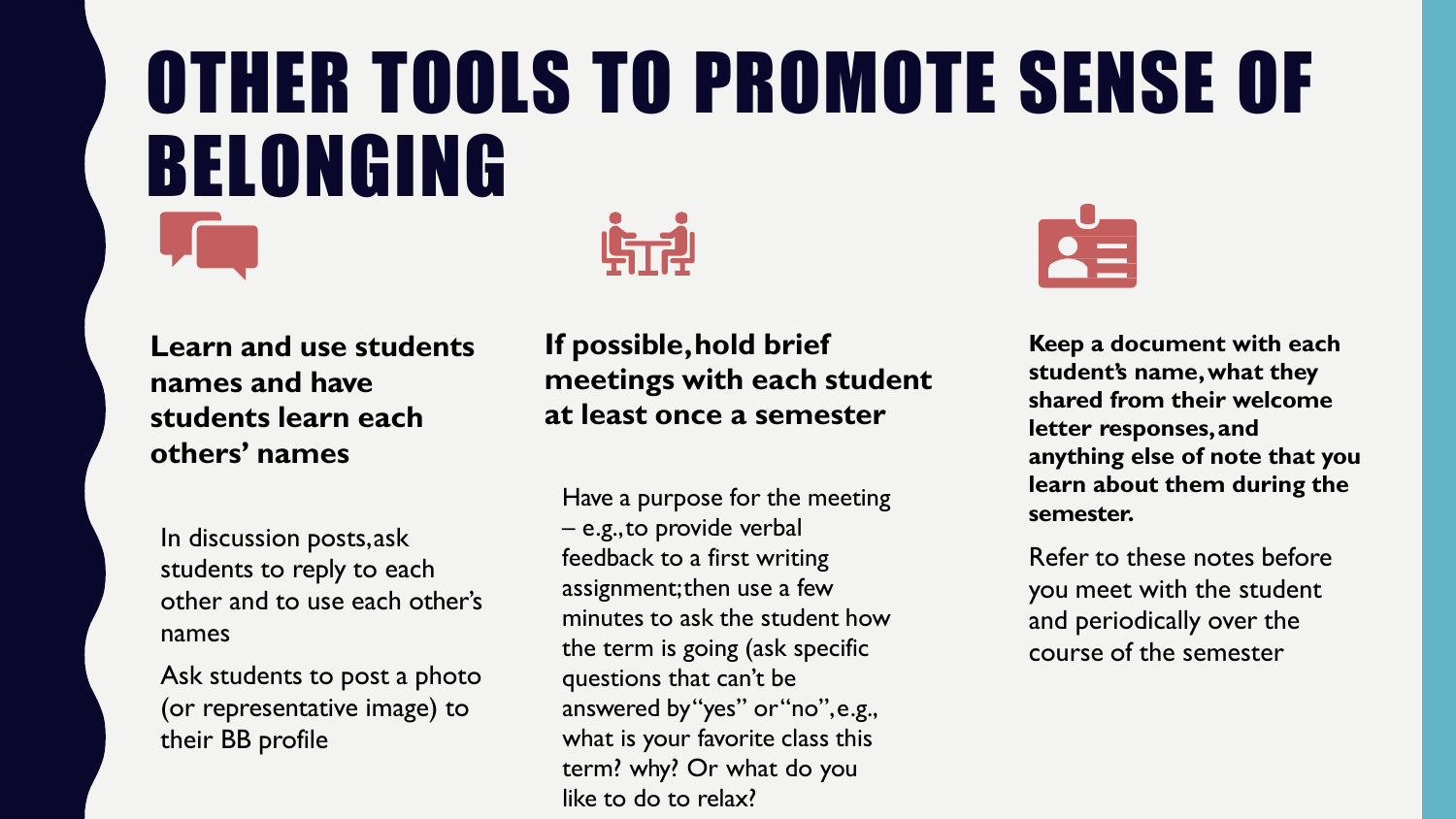## OTHER TOOLS TO PROMOTE SENSE OF BELONGING





### **Set clear expectations for student engagement with each other**

Use a Class Engagement Rubric that includes aspects such as collegiality, supportiveness and respect

### **Build peer relationships**

Conduct discussions in stable small groups

Build forums for groups to review for exams together



**Make frequent,strategic, and highly visible appearances online**

Weekly front page messages to class – with announcements,tips for how to approach the next course section,words of encouragement,memes

Respond to a subset of discussion posts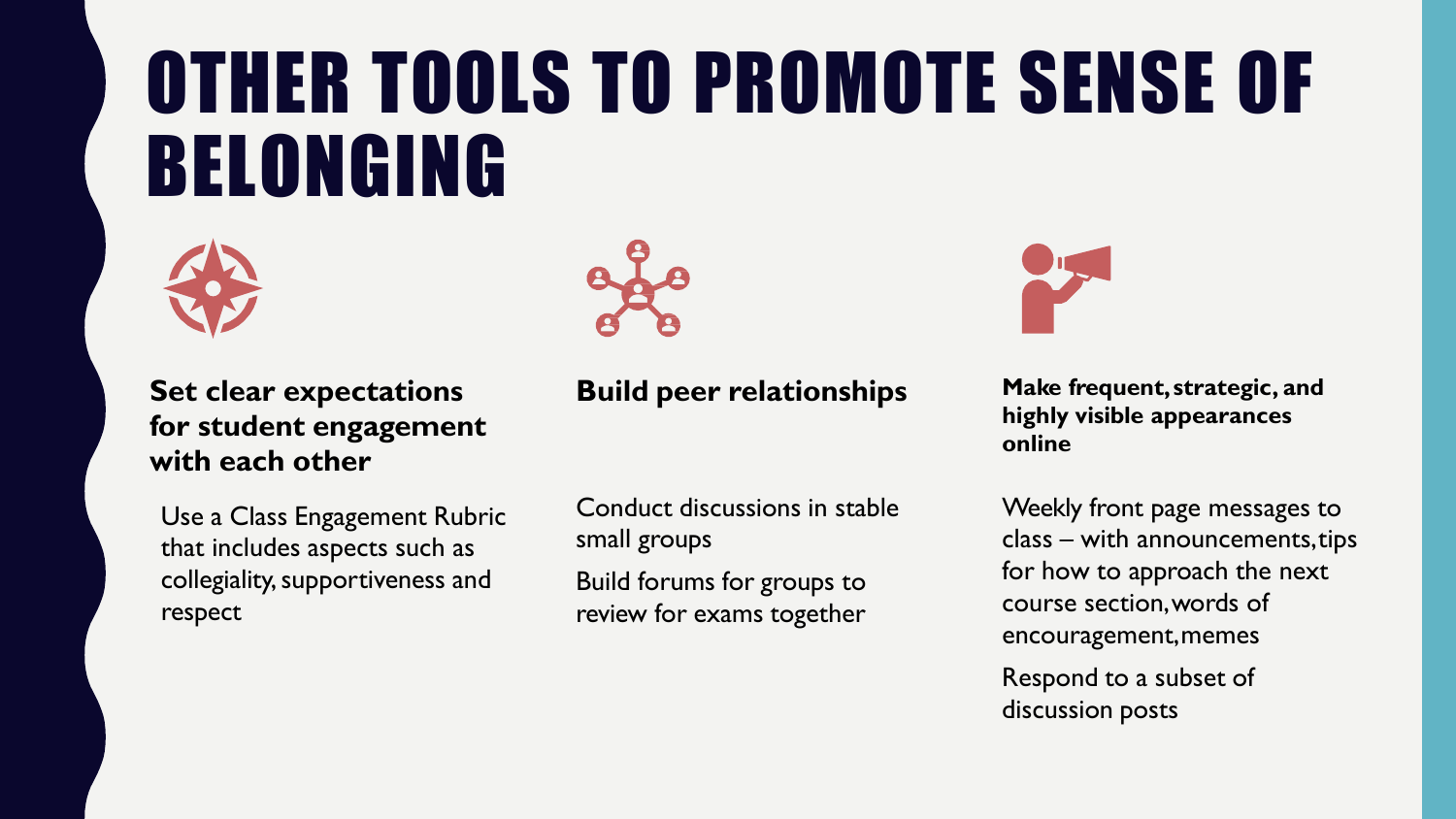## DISCUSSION FORUMS

- It starts with the right prompts and the right guidelines (Transparency!)
	- Require use of course material,with citation
		- *E.g., How does the information presented in the Stephanie Coontz reading help you understand the debate about family change vs. family decline that was discussed on p. 10 of Chapter 1? Specifically, to what extent does the information that Coontz presented support the family change perspective and/or the family decline perspective? Make sure to explain your answer using specific details from the text and reading (and remember to provide citations!).*
	- Require response to each other's posts,a set time after initial post (so students must return to the forum after they make their initial post)
- Set up small, stable groups (ideal size 6-10) that engage with each other in forums over entire semester
- And you must engage in the discussion
	- Respond to a"random" set of posts each forum ask additional questions, nudge for more depth of response
	- Clarify any confusions,misconceptions
	- Give kudos for particularly good discussions
- Include as graded element of the course (even if only grading a "random" subset each week)



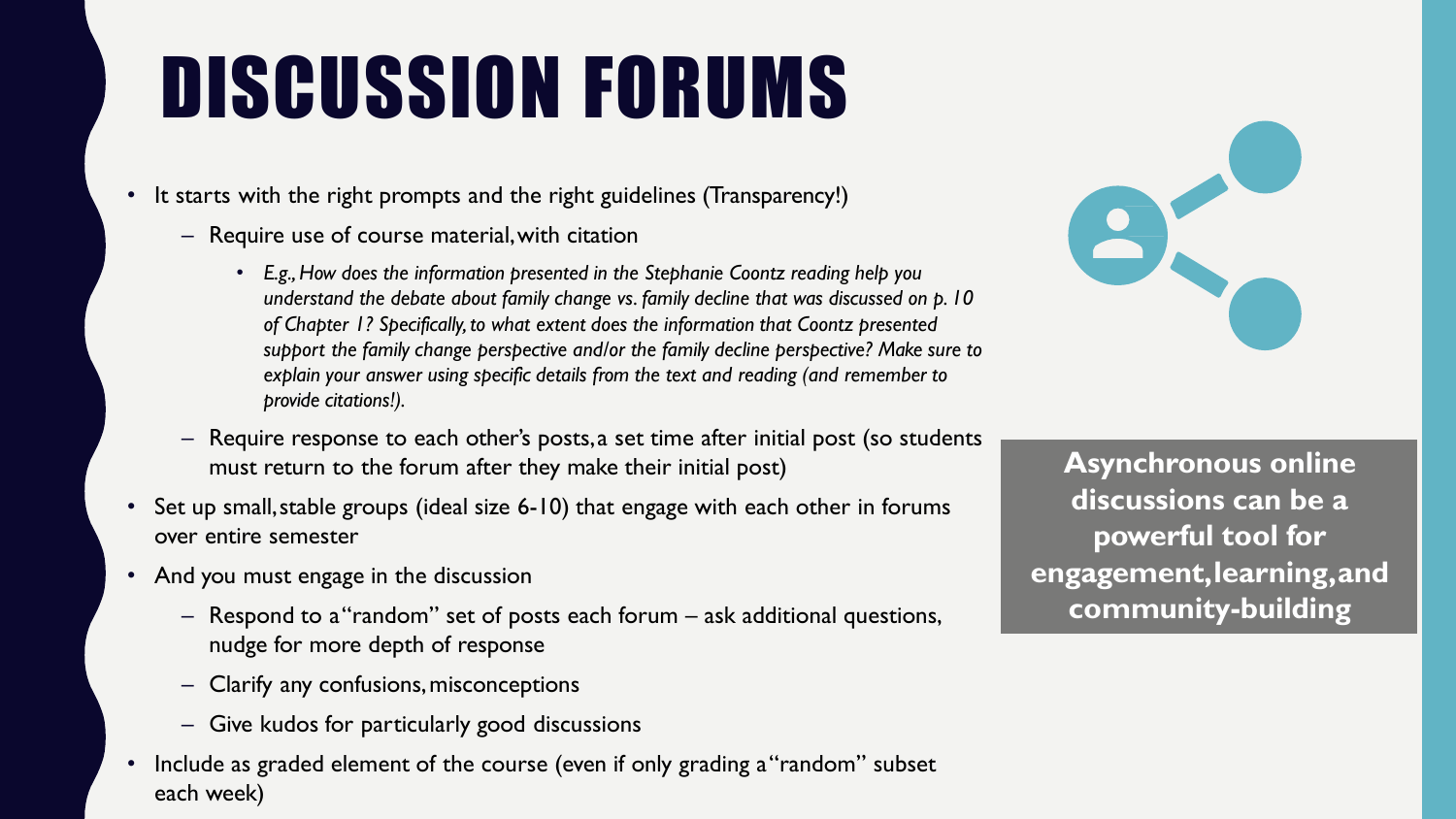## #2 – Transparency

Transparent teaching and learning methods explicitly focus on *how* and *why* students are learning course content in particular ways (Hutchings, 2016).

These methods benefit all students, but are particularly useful to those lacking familiarity with homework and study strategies that enable them to successfully master the material



[https://canvas.northseattle.edu/courses/1734110/pages/overv](https://canvas.northseattle.edu/courses/1734110/pages/overview-of-transparency-in-learning-and-teaching-tilt) iew-of-transparency-in-learning-and-teaching-tilt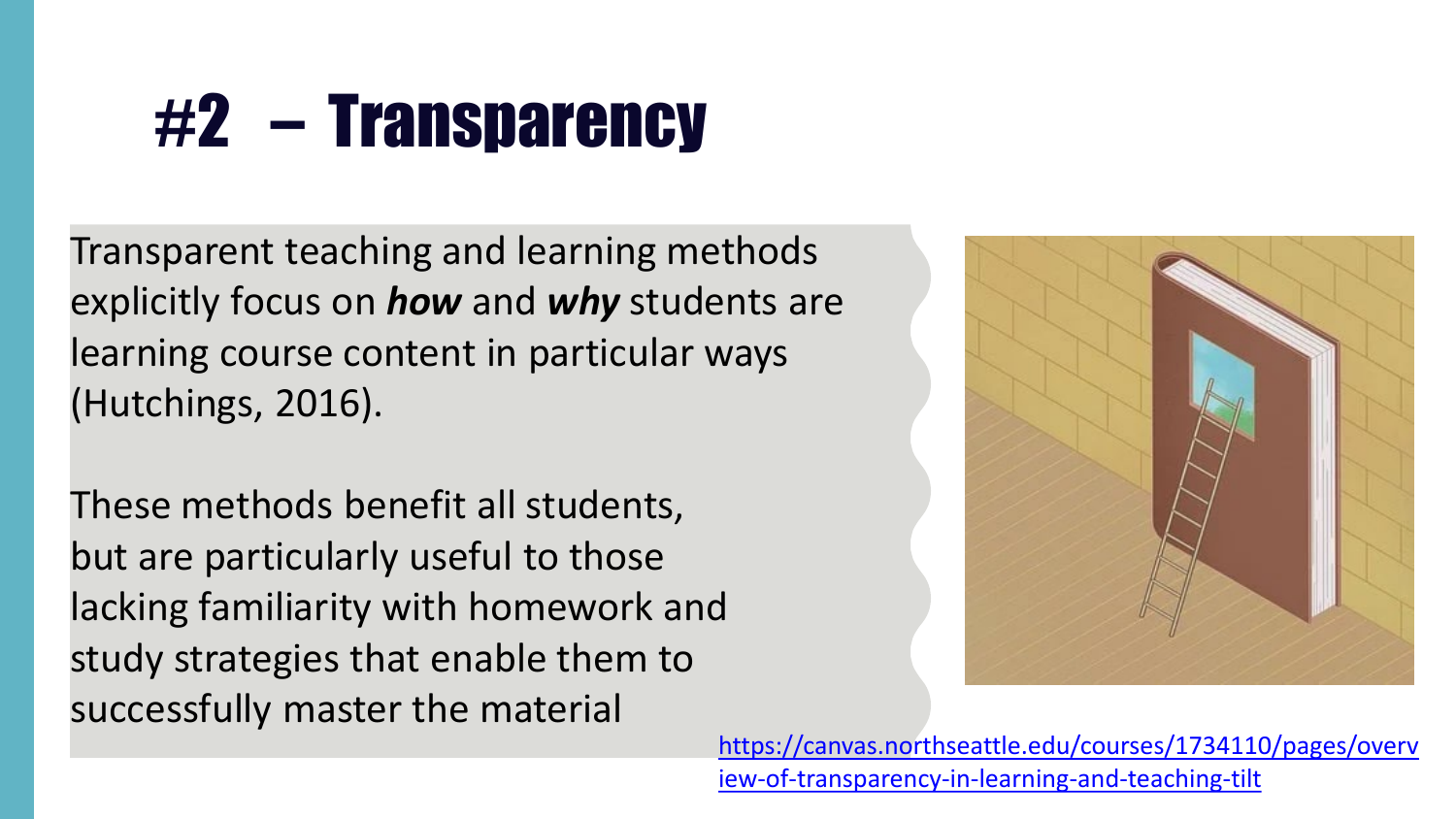## THE BASICS OF TRANSPARENCY

### **Purpose (Why?)**

- Skills practiced
- Knowledge gained

relevance to students

connection to

Learning Outcomes

### **Task (What & How?)**

- What to do
- How to do it

### **Criteria (How will you be evaluated?)**

}

- Provide checklist or rubric in advance to help students self-evaluate
- Provide examples of good work (annotated essay examples,sample exams)

Winkelmes,2017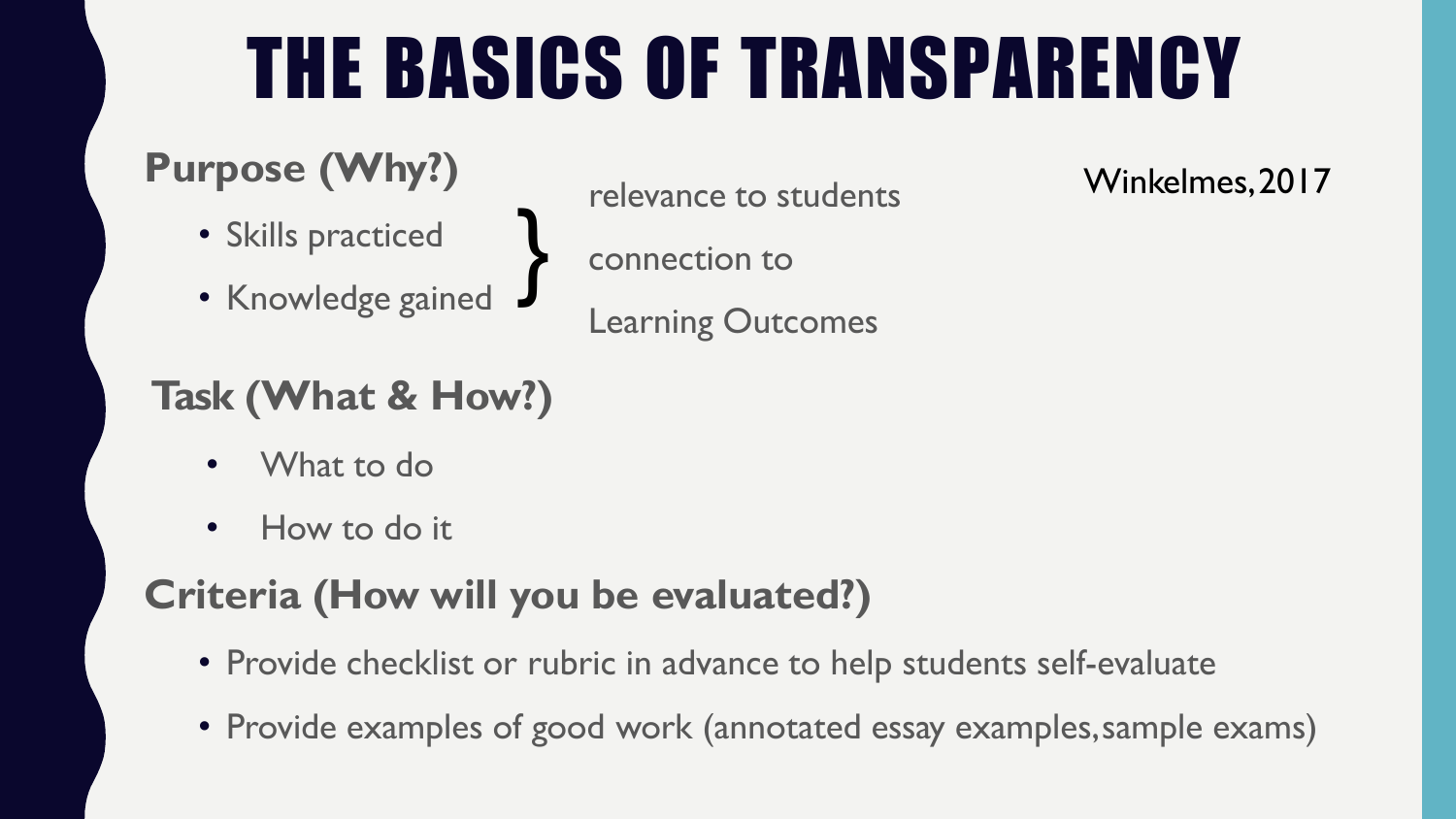## CREATE A ROUTINE, RELIABLE WEEKLY SCHEDULE

- E.g.,Quizzes always due onThursdays;initial Discussion Posts always due on Monday evenings
- Use a **course calendar** to keep you and your students on track
- –And build due date reminders into the class Mention in weekly emails, set up reminders in Black Board, give reminders during face to face sessions
- Remember, stress affects memory! At stressful times, students will need more reminders than usual about when things are due,what was previously covered in class, etc.

Reference:Beth McMurtrie, June 4, 2020 Chronicle of Higher Ed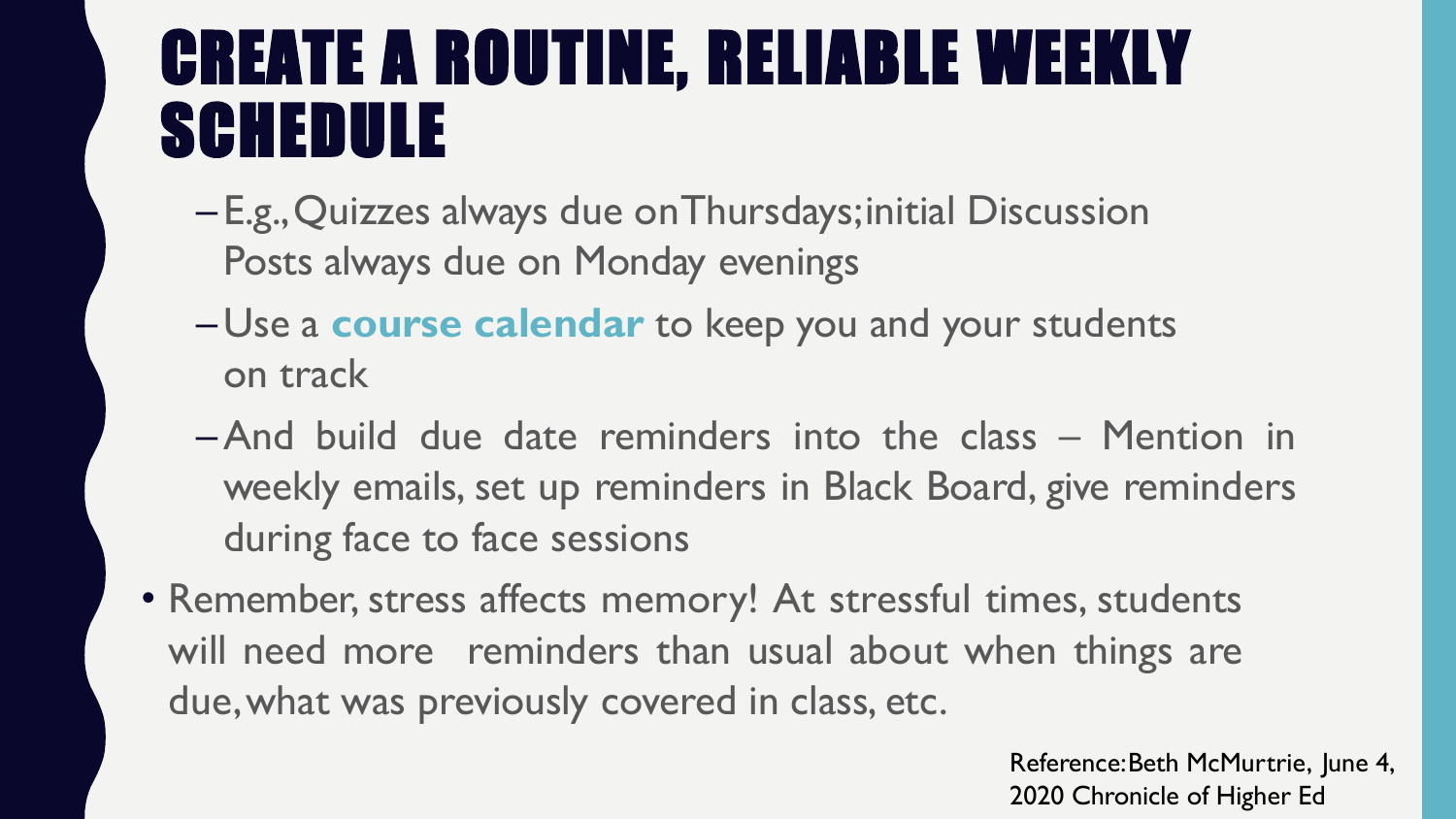## SAMPLE COURSE CALENDAR

| When                      | Where          | What                 | Why                        | How             | Due:              |
|---------------------------|----------------|----------------------|----------------------------|-----------------|-------------------|
| <b>Monday, Aug 17,</b>    | Group 1:       | Greetings and        | Learn How to               | Show up and pay |                   |
| $4:20 - 5:35$             | FH 1200        | Guidelines           | Succeed in ENGL            | attention       |                   |
|                           | Group 2: Ultra |                      | 4090                       |                 |                   |
| Wednesday,                | Group 2:       | Greetings and        | Learn How to               | Show up and pay |                   |
| <b>August 19, 4:20 to</b> | FH 1200        | Guidelines           | Succeed in ENGL            | attention       |                   |
| 5:35                      | Group 1: Ultra |                      | 4090                       |                 |                   |
| Wednesday,                | Online         | 1. Post introduction | SLO 1 and 2                | See<br>1.       | 1. Sun, 11:59 pm  |
| <b>August 19</b>          |                | on Discussion        |                            | instructions on |                   |
| through Sunday,           |                | Board                | <b>Class Participation</b> | Introductions   | 2. Sun, 11:59 pm  |
| 11:59 pm, August          |                | 2. Read Chapters     |                            | Forum           |                   |
| 23                        |                | 1-3, How People      |                            | See<br>2.       | 3. Presentation   |
|                           |                | Learn                |                            | Assignment 1    | in class Aug. 24  |
|                           |                | 3. Enter small       |                            | 3.<br>See       | and 26 and posted |
|                           |                | group discussion     |                            | instructions in | in assignment 1   |
|                           |                | group and            |                            | your small      |                   |
|                           |                | collaborate on       |                            | group           |                   |
|                           |                | presentation for     |                            | discussion      |                   |
|                           |                | August 24 and 26     |                            |                 |                   |
|                           |                |                      |                            |                 |                   |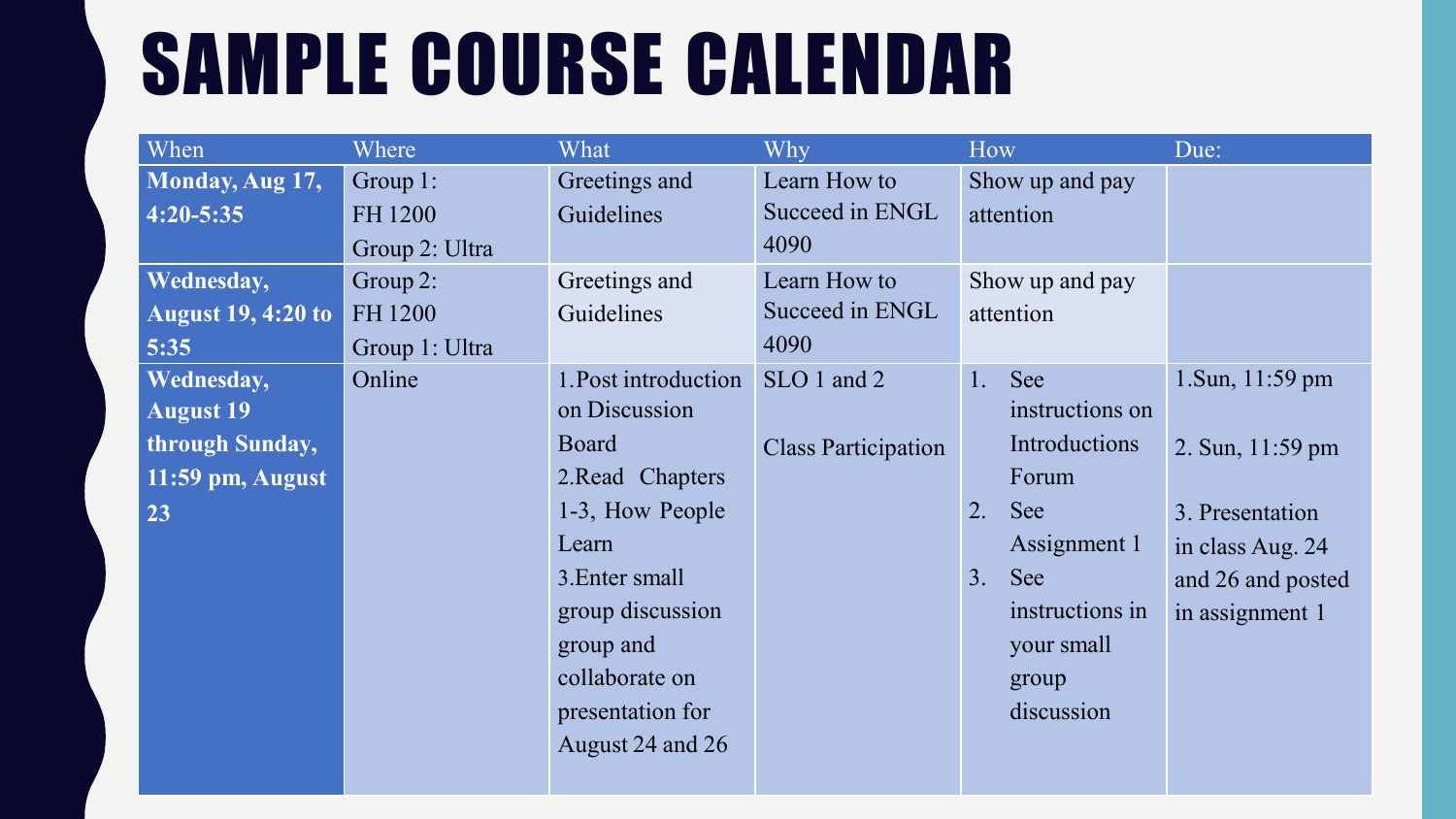## Student Learning Outcomes (SLOs)

- What is the point of a SLO?
- How should we write SLOs?
- Where should students find their SLOs?
- How should SLOs be incorporated in course readings, meetings, and assignments?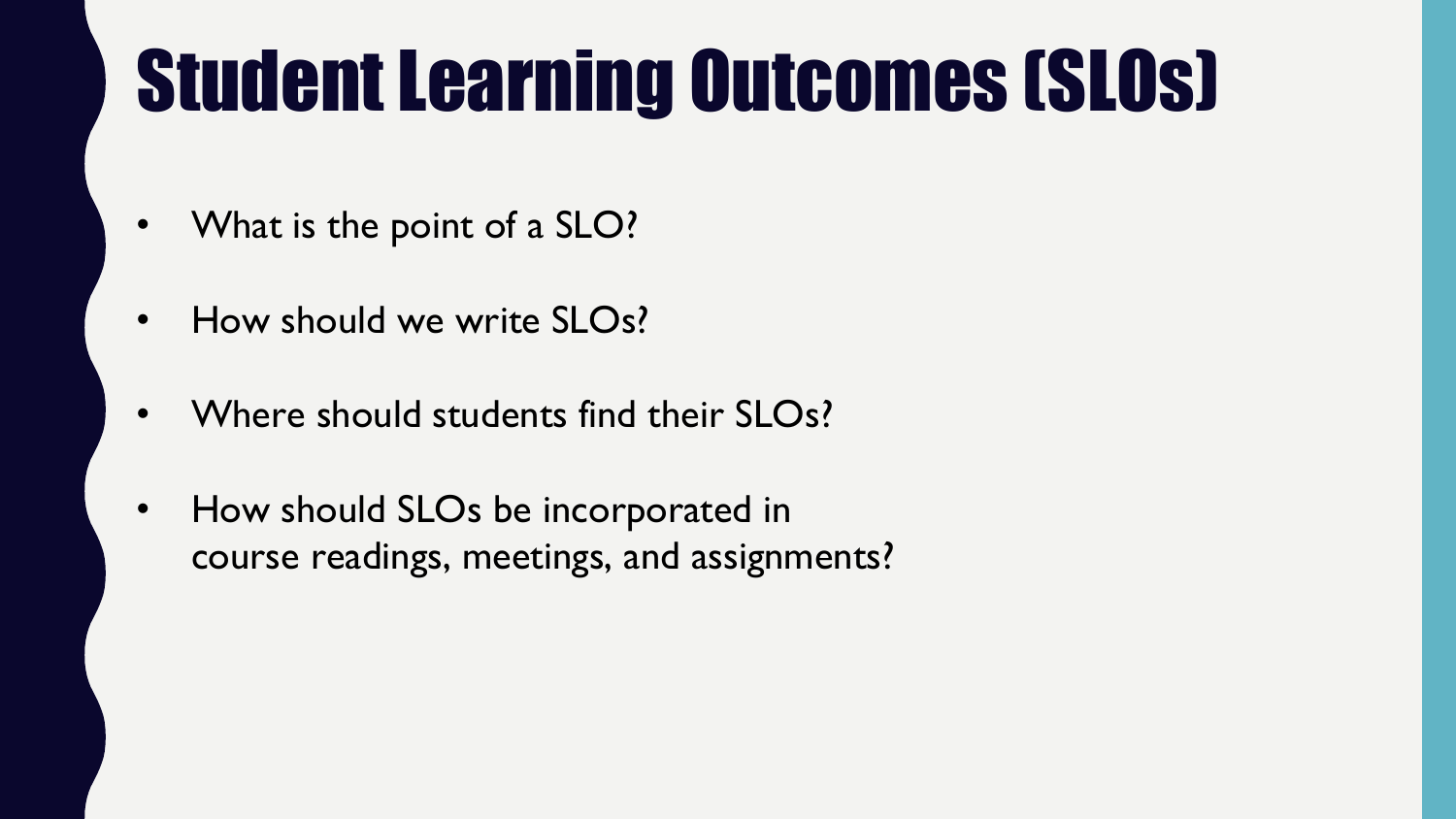# ADDITIONAL **ACTIVE** L E ARNING TOOLS ARE PROVIDED IN THE POWERPOINT SLIDES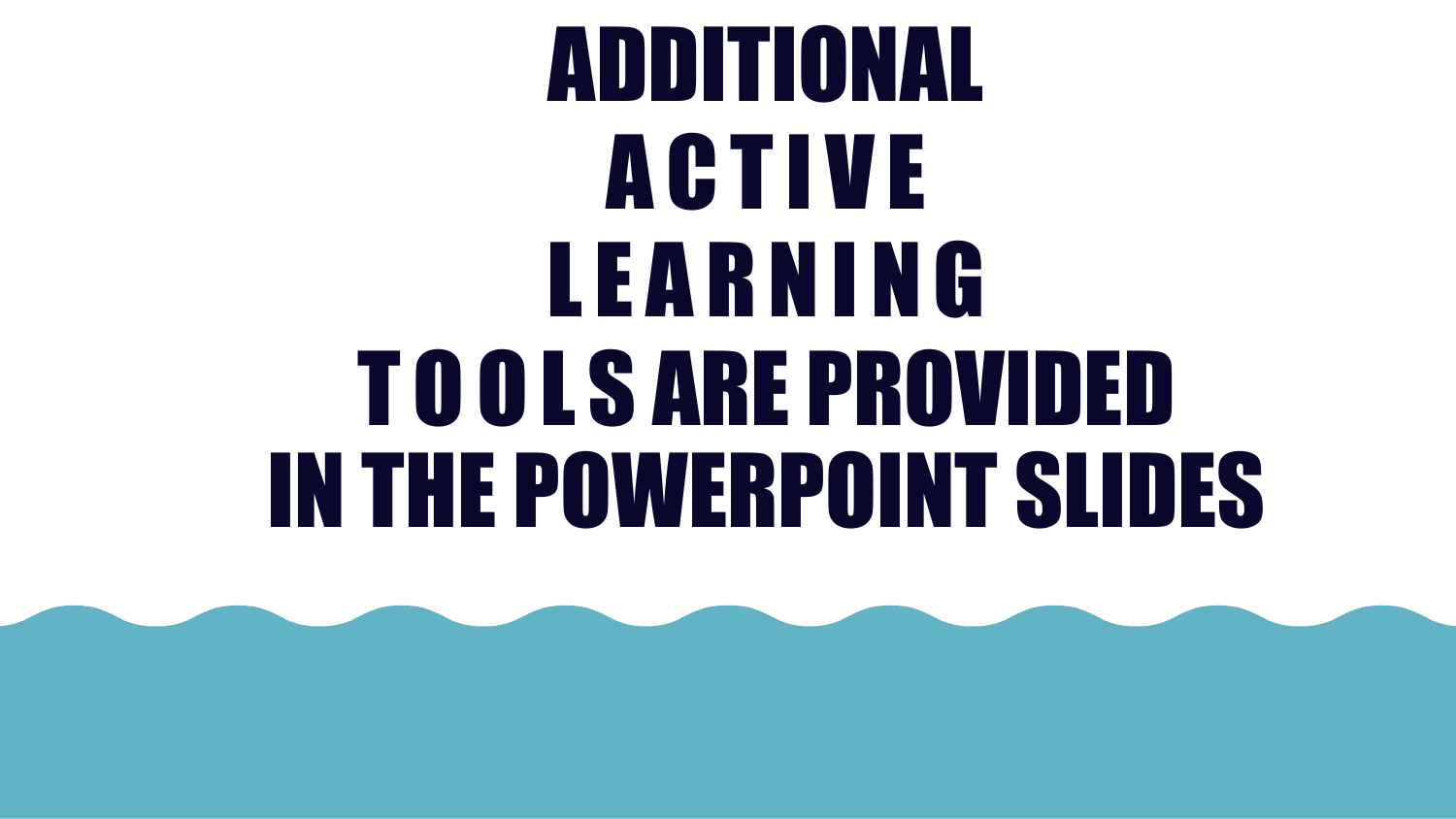# QUIZZES & WRITING **PROMPTS** • Quizzing as a learning and assessment tool



- - Encourages students to complete the reading assignments
	- Also provides them with immediate feedback on how well they understood the reading,if you review the responses
	- primes students for the lecture,conversations to come
	- Also provides opportunity to practice what will be required on larger assignments
- Use a brief writing prompt at the start of a class lesson
	- Focus on main points of reading and content you intend to cover in lesson
	- Or ask students to brainstorm about their thoughts on a topic
	- Can be used to generate topical discussions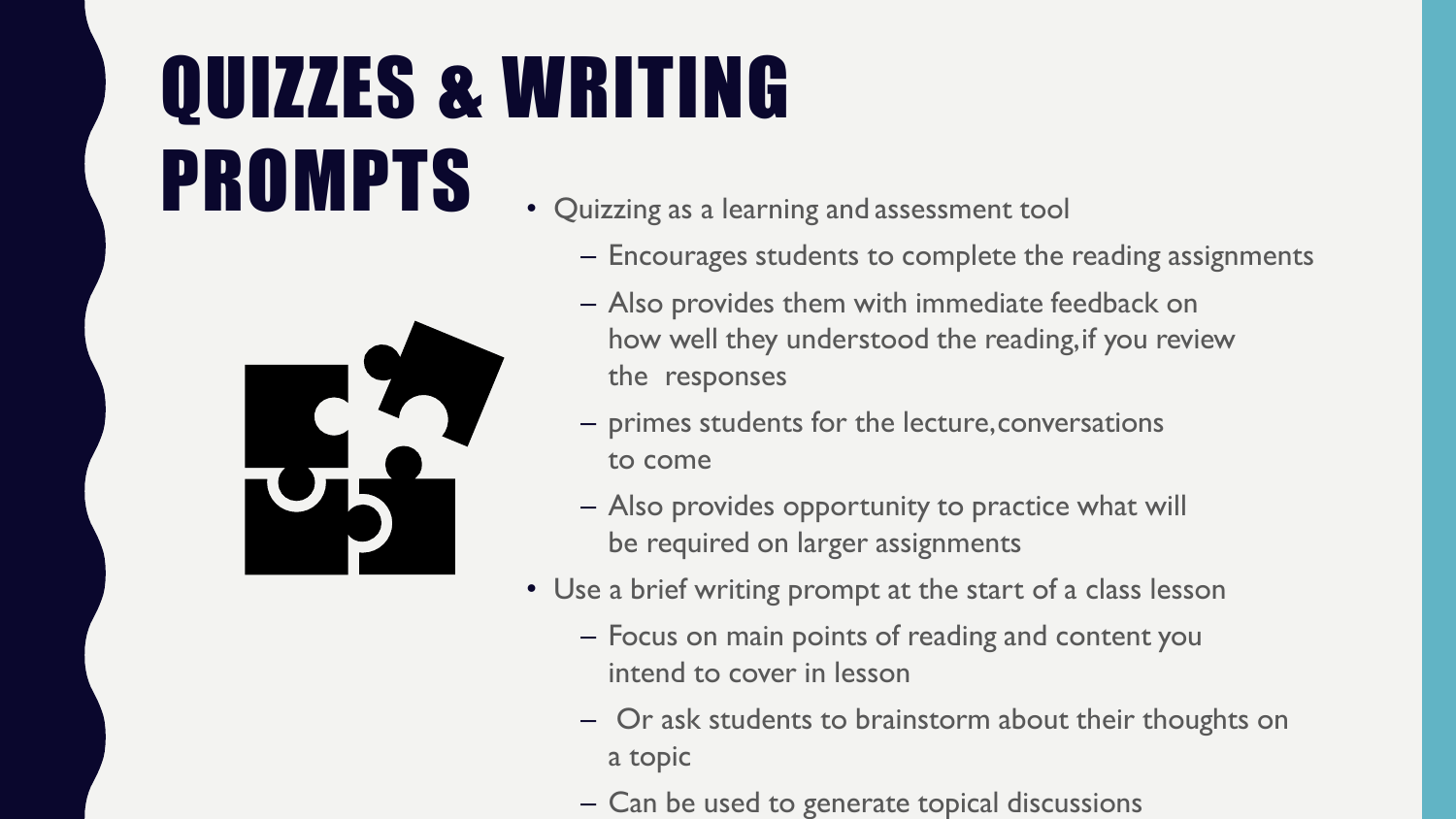### PROVIDE FREQUENT, FORMATIVE, AND WISE FEEDBACK

- Students benefit from feedback that provides:
	- Frequent, low stakes assessments that provide information on current performance level and reflects tasks required in higher-stakes assessments
	- Concrete suggestions for improvement
- Goal: Give students valid and reliable data on current state, that predicts future outcomes if current trajectory maintained, and provides feedback that supports growth

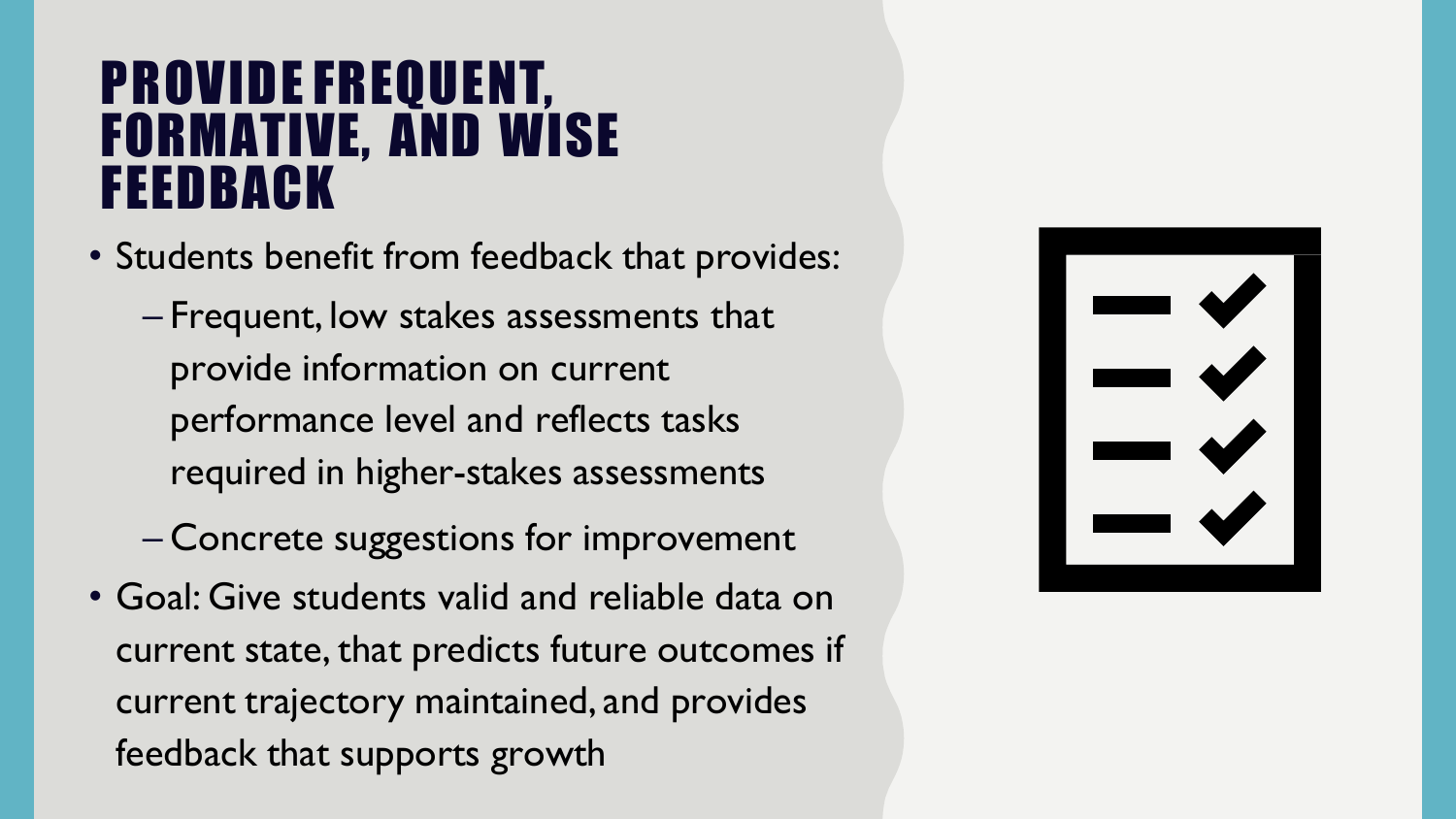# GRAPHIC ORGANIZERS

- Concept maps graphically illustrate relationships between two or more concepts and are linked by words that describe their relationship
- Brainstorming webs show how different categories of information relate to one another
- Mind Maps are visual representations of hierarchical information that include a central idea or image surrounded by connected branches of associated topics or ideas
- Reviewing students' maps provides valuable information on how well they understand the course material, and creating the map is an effective learning tool for students

#### For more info,see:

### https://www.youtube.com/watch?v=Gm1o wf0uGFM\_)

Source: <http://www.inspiration.com/visual-learning/graphic-organizers>



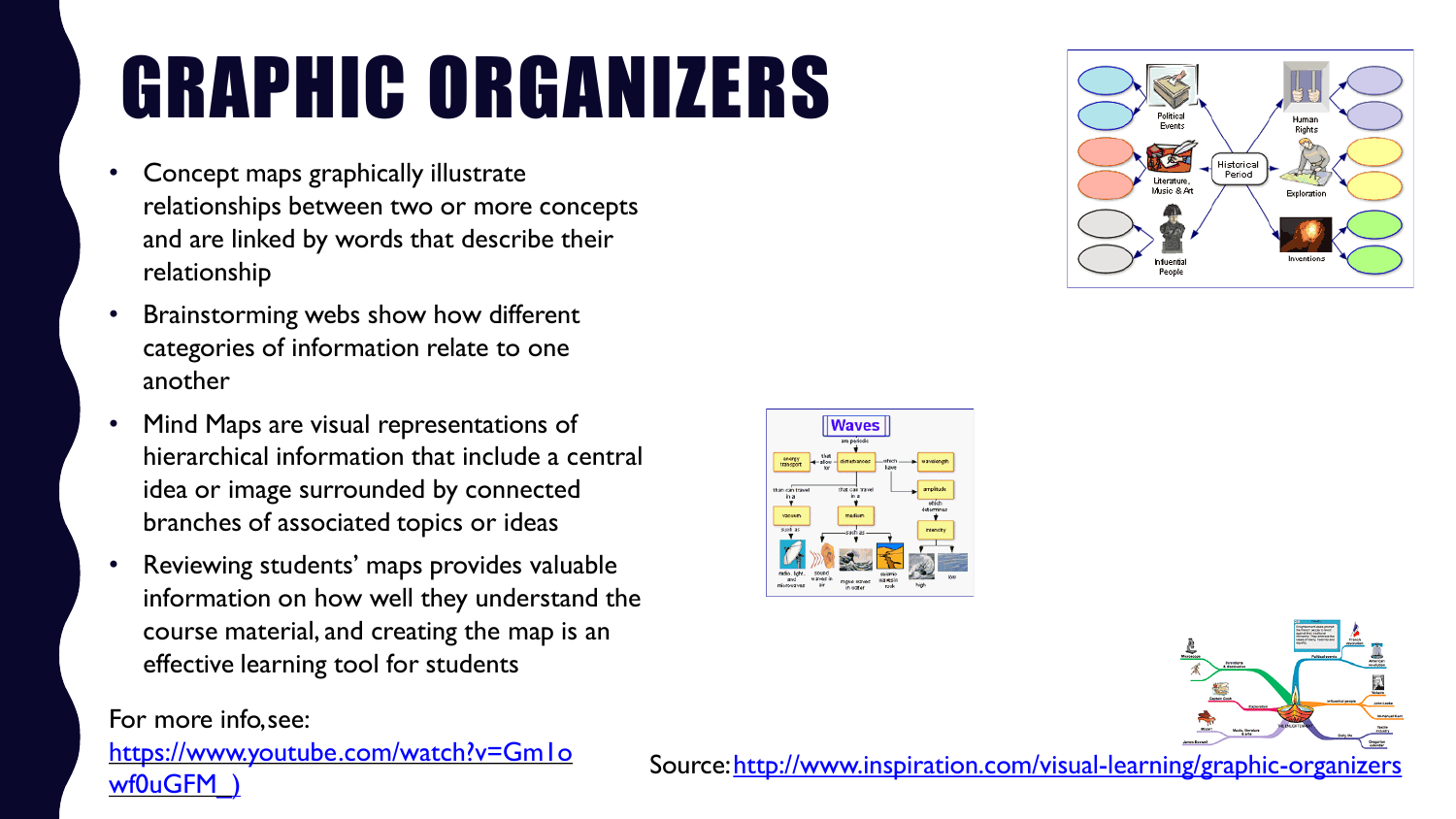## CLEAREST & MUDDIEST POINT

What main point did you best understand from today's class? Explain it here, in your own words.

What main point was the most confusing or unclear from today's class? Describe what you know about it,and explain (be specific!) what parts are unclear to you.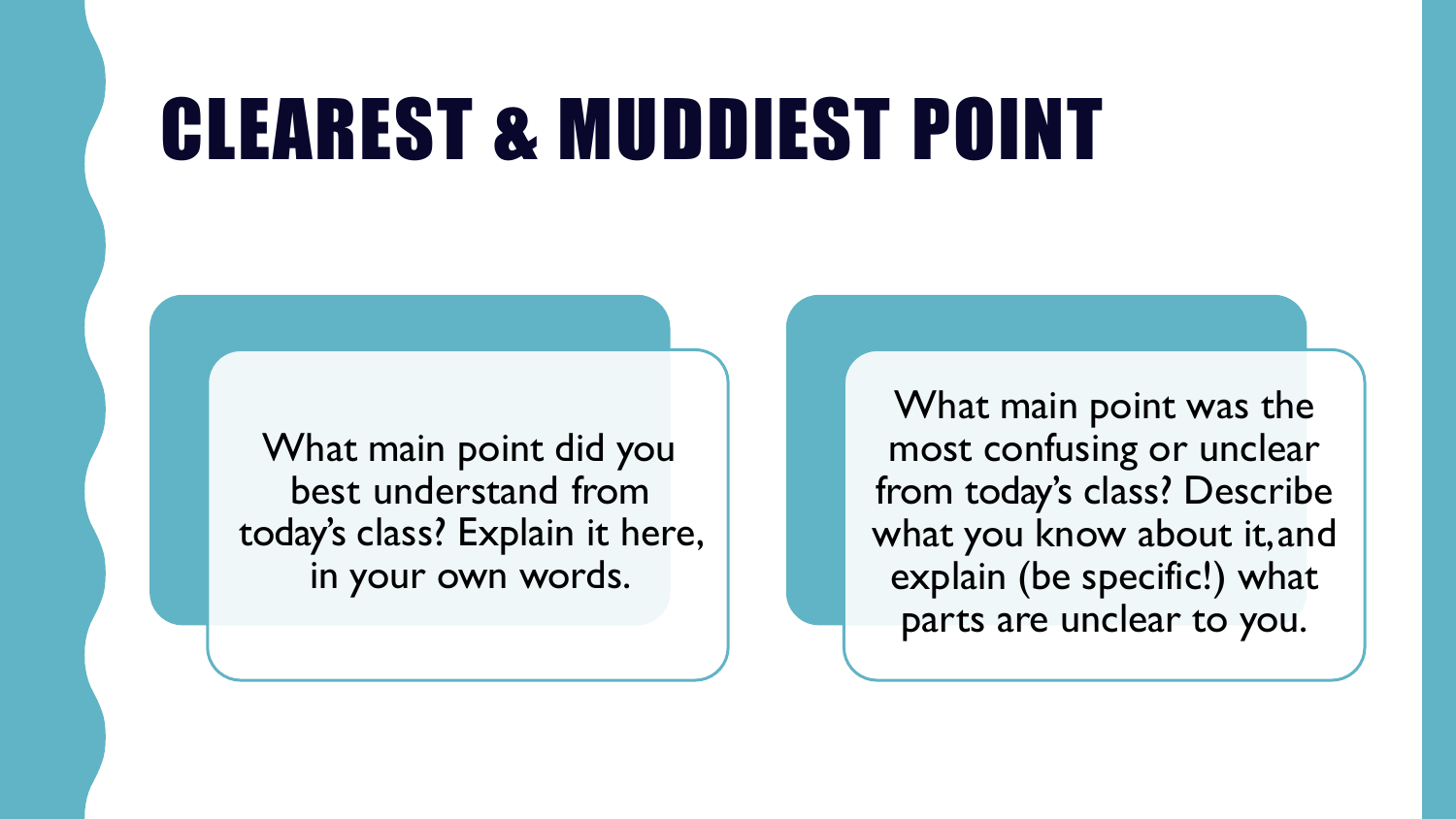

Ask students to write a few questions for an upcoming exam

Share examples of previous exam questions first

And to (1) provide an appropriate response to that question and (2) explainWHY it is an appropriate response

Bonus points:(3) Provide a likely incorrect response and explain why that response is incorrect



Encourage students to share their work

Use BB discussion forum,or compile the questions into a doc that you share with students



And use some of the questions on the next exam

Tell them you will do so when you introduce the activity

## WRITE AND JUSTIFY AN EXAM **QUESTION**

 $\Box$  Valuable study tool for students

- $\Box$  Provides you with information on gaps in students' understanding that you can address before the exam
- $\Box$  Provides a sense of transparency that improves students' performance on exams – because they know better what to expect on the exam and feel better prepared for it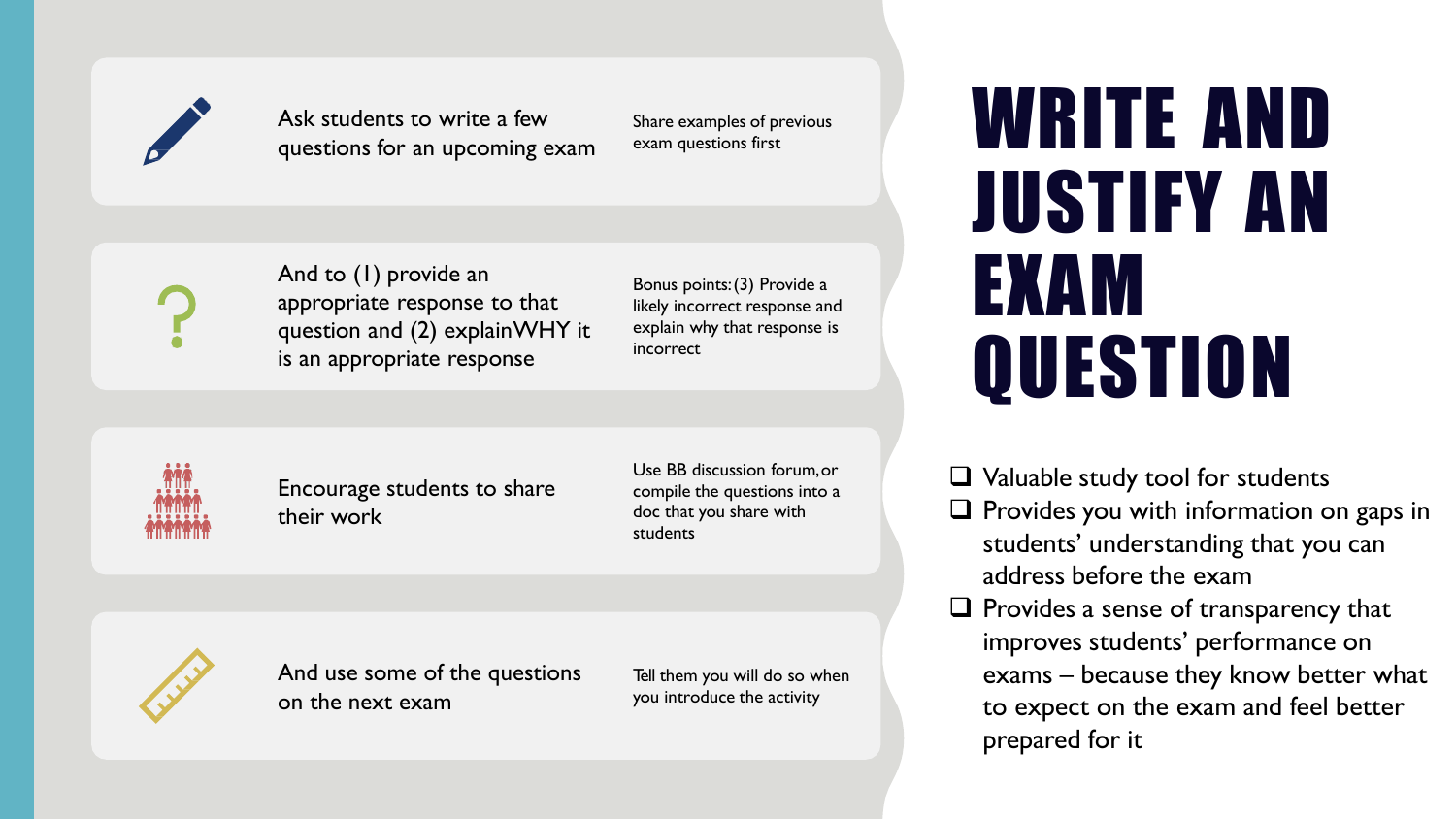# VIRTUAL WORKSHEETS

- Allows students to work through problems,apply learning
	- And get quick feedback (from you or peers)
	- Can be done individually or in small groups (online or in class)
- Provides you with information on students' understanding of course material and can be used for evaluative feedback

**Activity - WEIRD Research** Developmental Research Methods - Bartell

 $\mathbf{1}$ Can the norms of the scientific community help to address the influence of western analytic/individualistic minds-sets? How so or why not?

2. How can you apply what you've learned today to your research proposal?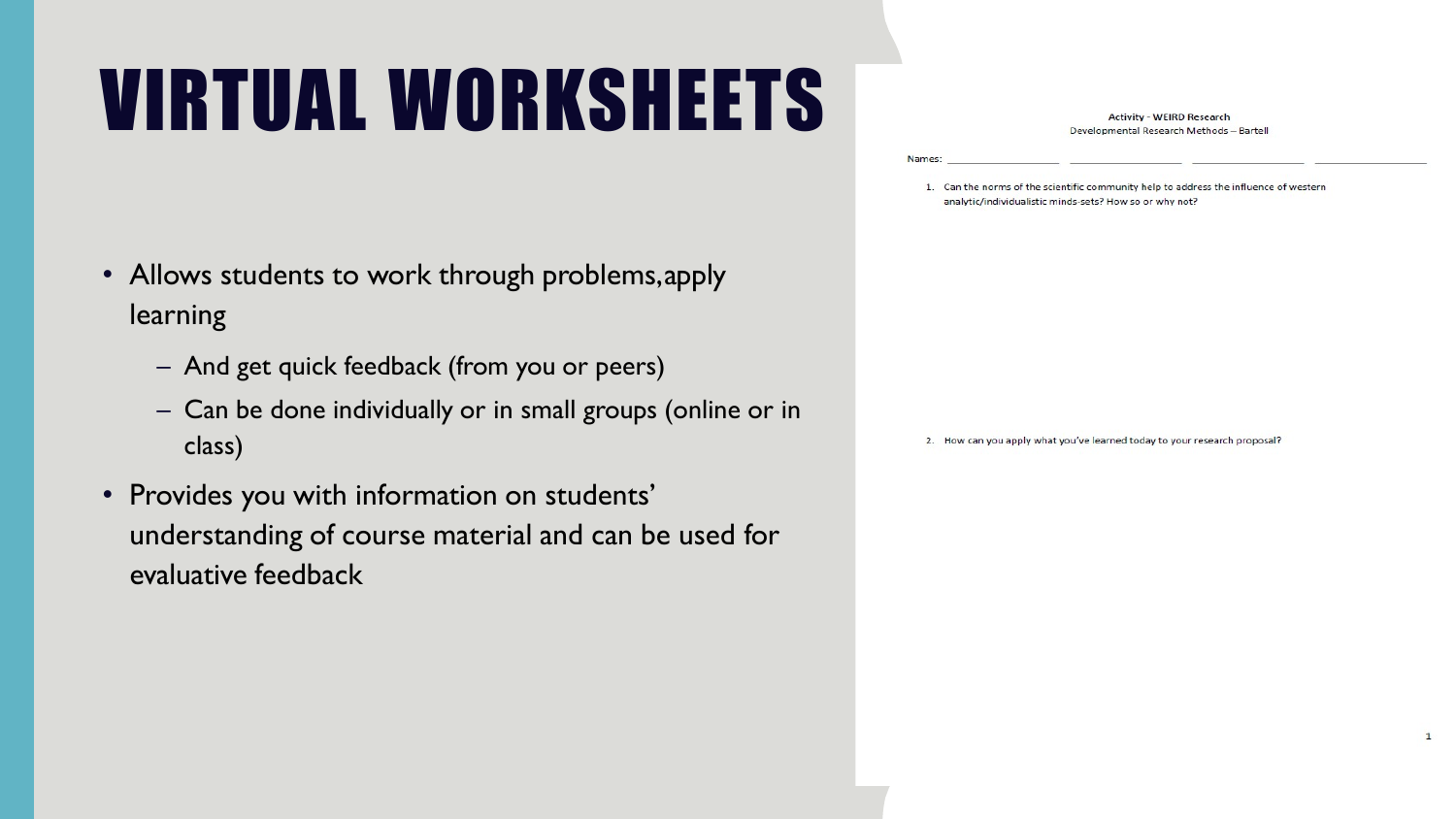## # 3 Fixed Mindset and Growth Mindset in Student Learning

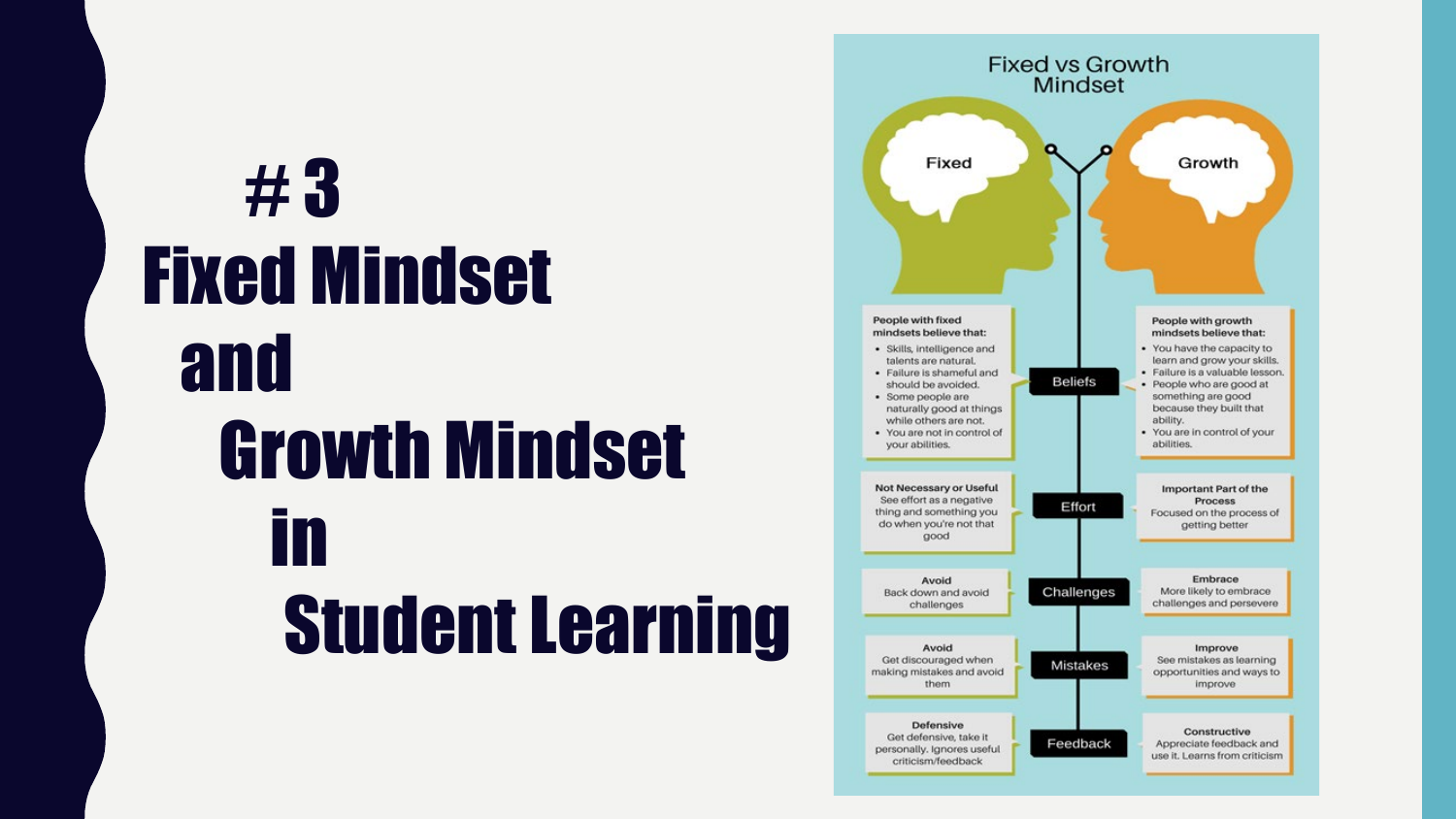## FORMATIVE ASSESSMENT/FEEDBACK

*The Goal:* Design activities that

(1) are tools for active student learning,

(2) can be used by you for evaluative assessment, and

(3) are workload manageable for you and the student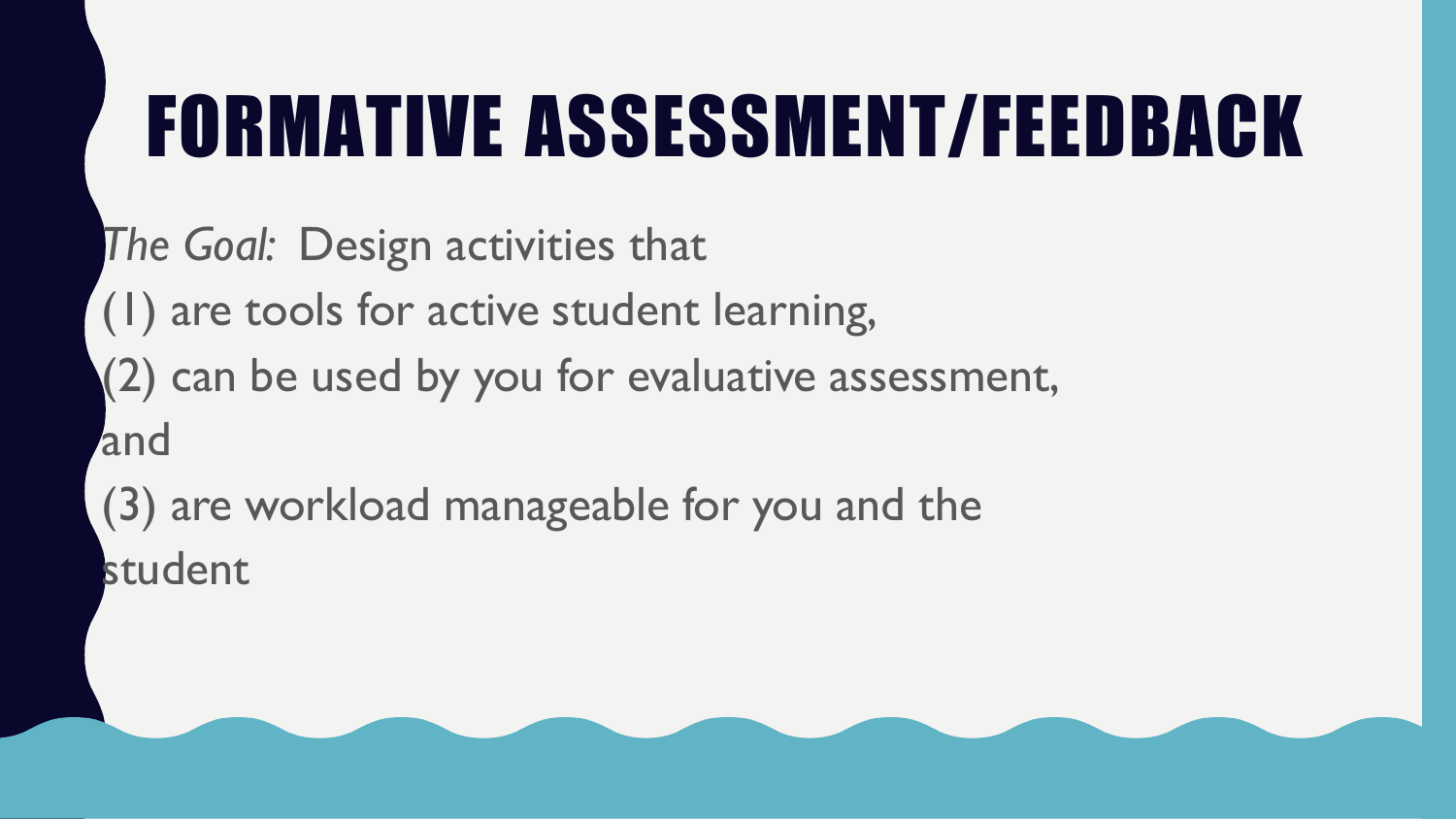## WISE FEEDBACK:

- *1. Feedback description:*Honest description of the student's performance.
- *2. Statement of high standards and reasons for feedback:* Acknowledges that you have high standards for student work and that you are providing this feedback as a way to help students grow their abilities.
- *3. Assurance of student ability:*Assures student that you are giving them this feedback because you believe student can achieve these high standards
- *4. Specific suggestions for improvement*: Provide student with specific,actionable feedback (and resources) to grow their ability

Sources:

[https://www.interventioncentral.org/student\\_motivation\\_wise\\_feedback](https://www.interventioncentral.org/student_motivation_wise_feedback)

The Student Experience Project: <https://studentexperienceproject.org/about/>

*"I'm giving you these comments because I have high standards for the work in our course,and I know you can meet them.I note in my feedback several places that just missed the mark and offer suggestions on how you can improve for the next assignment."*

*"This course has some challenging concepts, so I am giving you the answers to the most missed questions on the exam so you can understand which questions you need to review. If you are concerned about your score, I want you to know I am confident you can improve by the end of term if you use the resources on the syllabus or go see the TA."*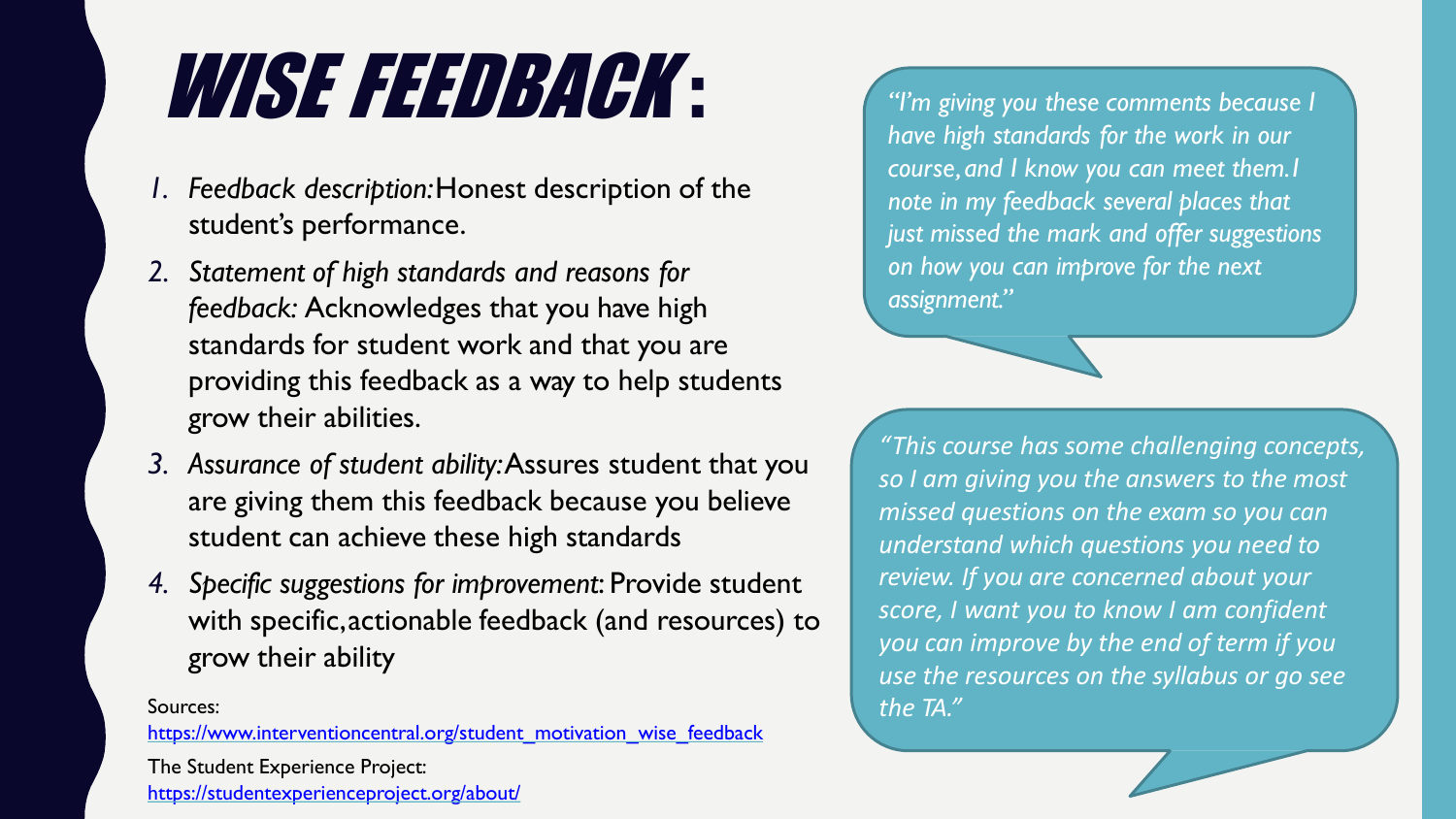## GATHER MIDSEMESTER FEEDBACK THAT SUPPORTS GROWTH MINDSET:

## Starfish Early Alert

- Ask students to:
	- 1. Reflect on their efforts and their learning
	- 2. Identify 1-2 things that are working well to support their learning in the class
	- 3. Provide 1-2 suggestions that might improve the learning experience for them
- Then implement 1-2 suggestions, explicitly discussing what you've done and why,linking it back to the student feedback you received

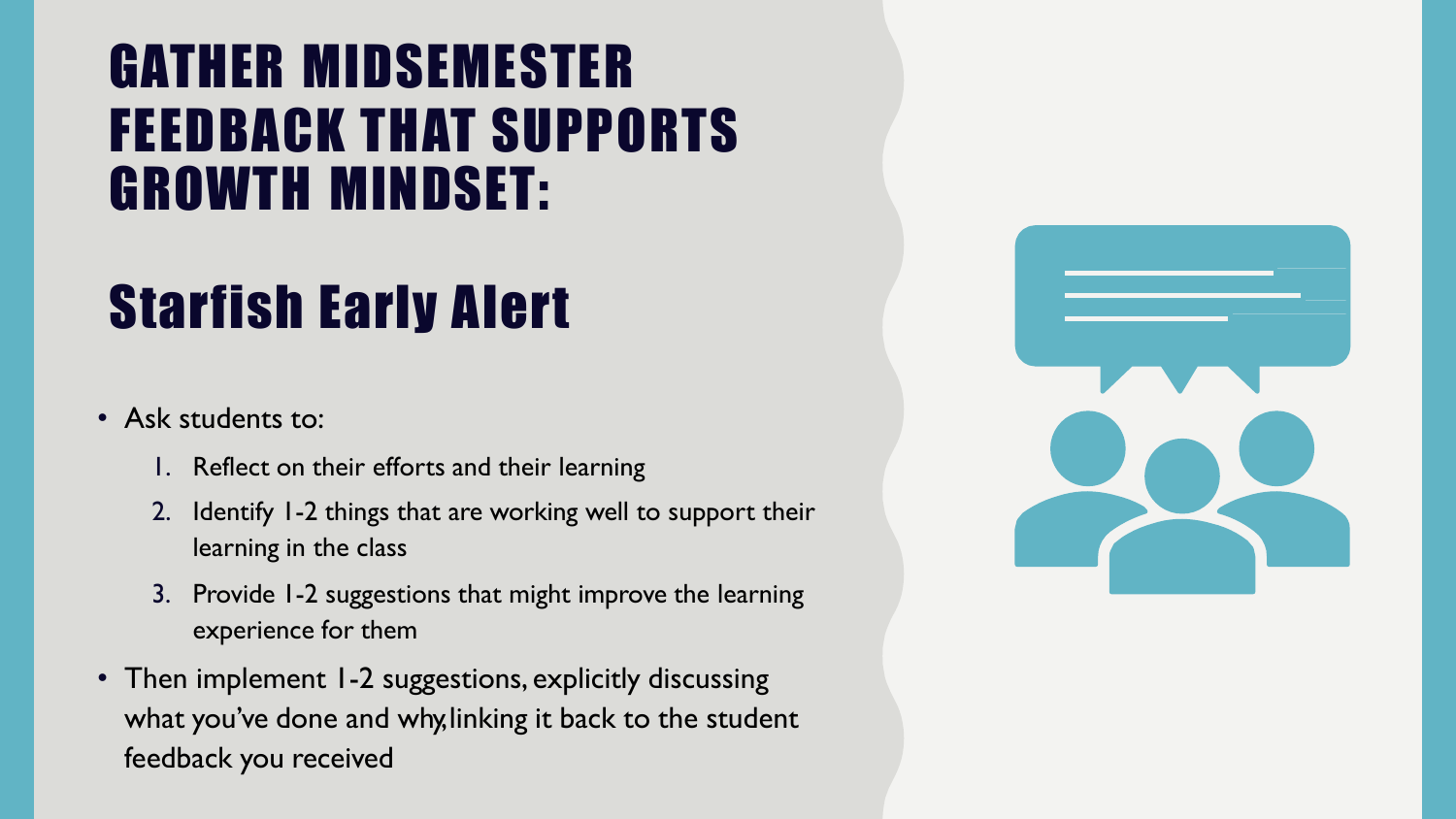## Return to Equity and Inclusion: Express your commitment early on

For example:

Include a statement about the value of diversity and expectations of mutual respect in your syllabus – cover this in the first class meeting or online session

Be aware of Student Accommodation memos and prepare to meet these accommodations. Also, express to students that you are aware of these accommodations and that you are happy to communicate with them to see that they are met.

Allow students to self-identify their names and pronouns as these may be different than what appear on your roster

Be cognizant of recent events that may invoke feelings of trauma in students. When possible, provide warnings about potentially upsetting content in advance.

Point students to campus resources that provide support for mental health, food instability, financial emergency, tutoring, and so forth.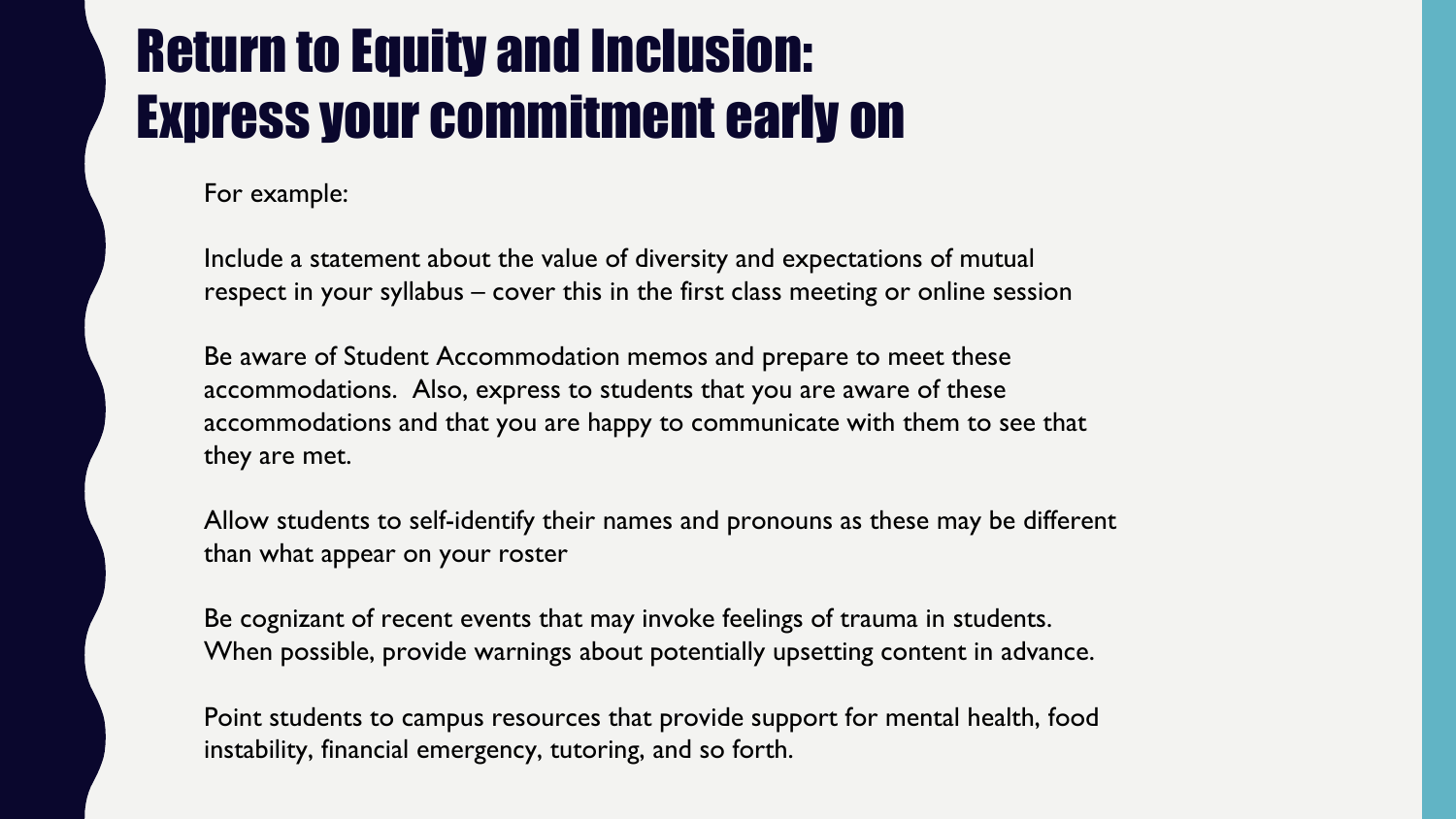## Throughout the course

-- Include readings and materials from a diverse representation of authors and other thinkers

-- Discuss how a particular discourse may have been shaped by a majority group and why as well as how it may have been challenged by others

-- Promote campus events that focus on equity and inclusion via email or at the beginning of class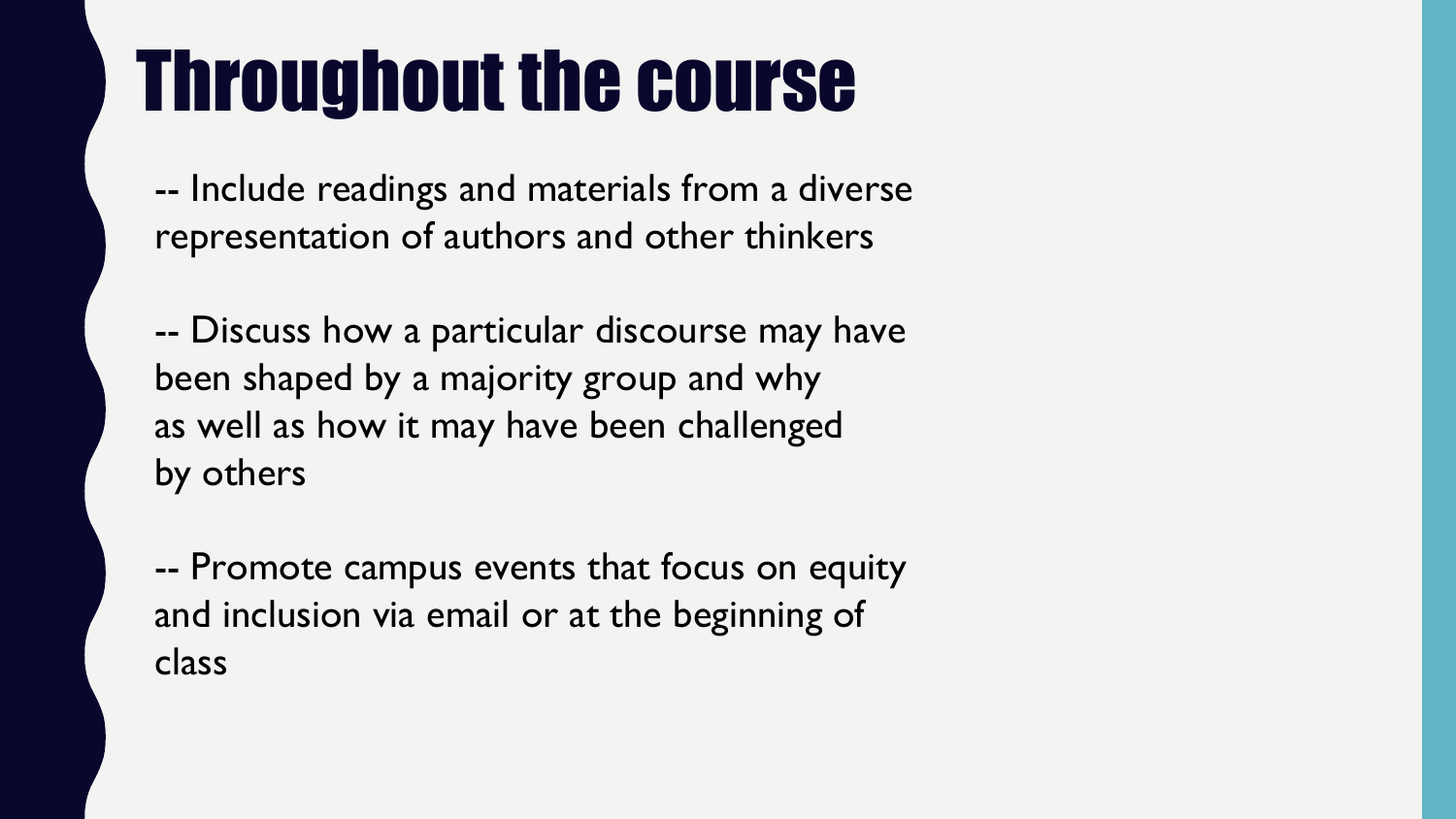## Practice Visual Literacy

If you use presentation software (EX: PowerPoint) be sure to include images that represent a wide range of people

Be mindful of how films and other visual media portray different groups and individuals

Have your students discuss and reflect upon the images they view in media materials -- who was it made by or for? What messages is it sending about the people depicted?

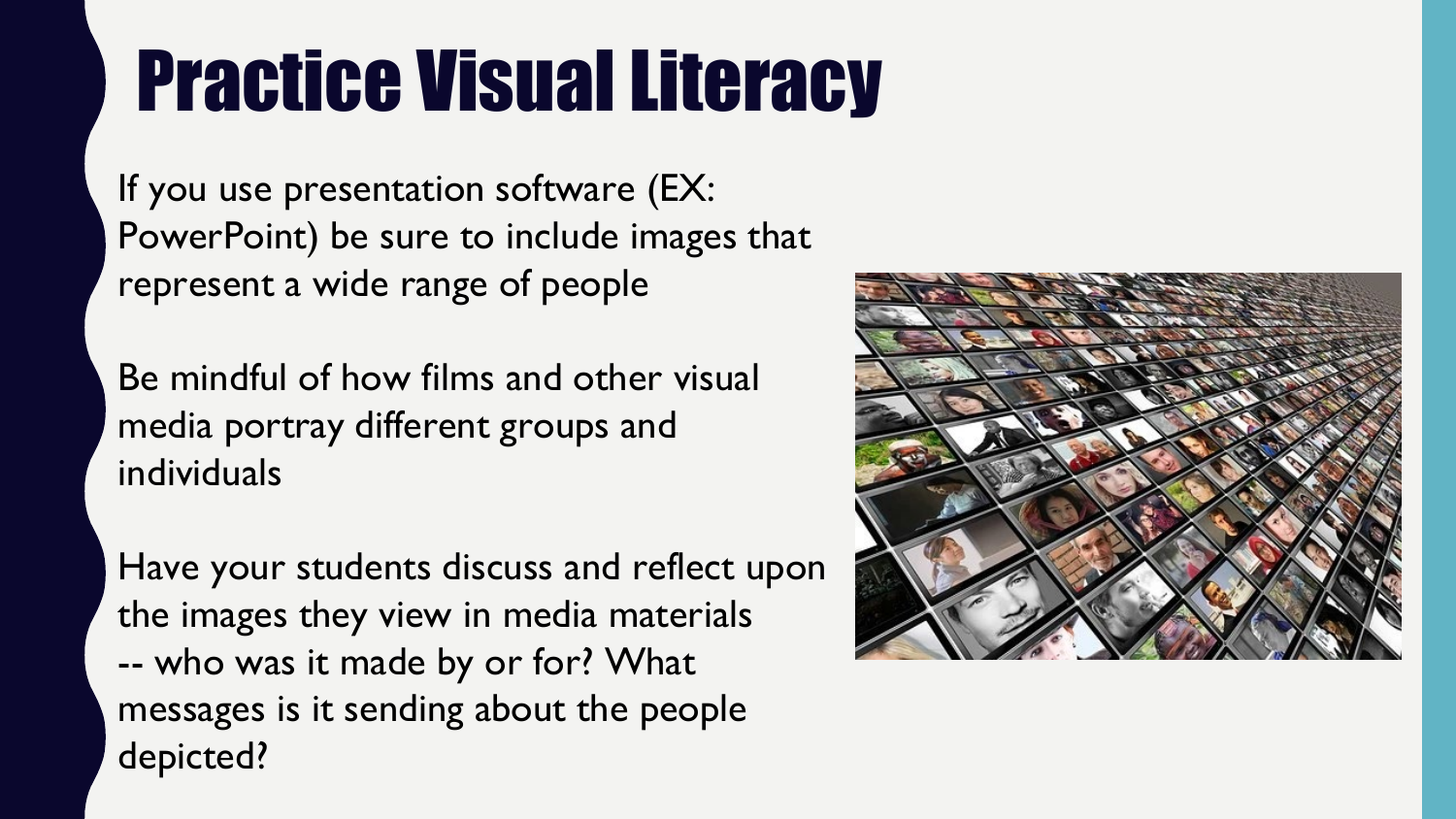## Utilize support resources

such as:

- -- The Starfish early alert systems
- -- Midterm grades
- -- Success coaches

Follow up with students to learn why they are struggling and work together to develop a plan to get them on track